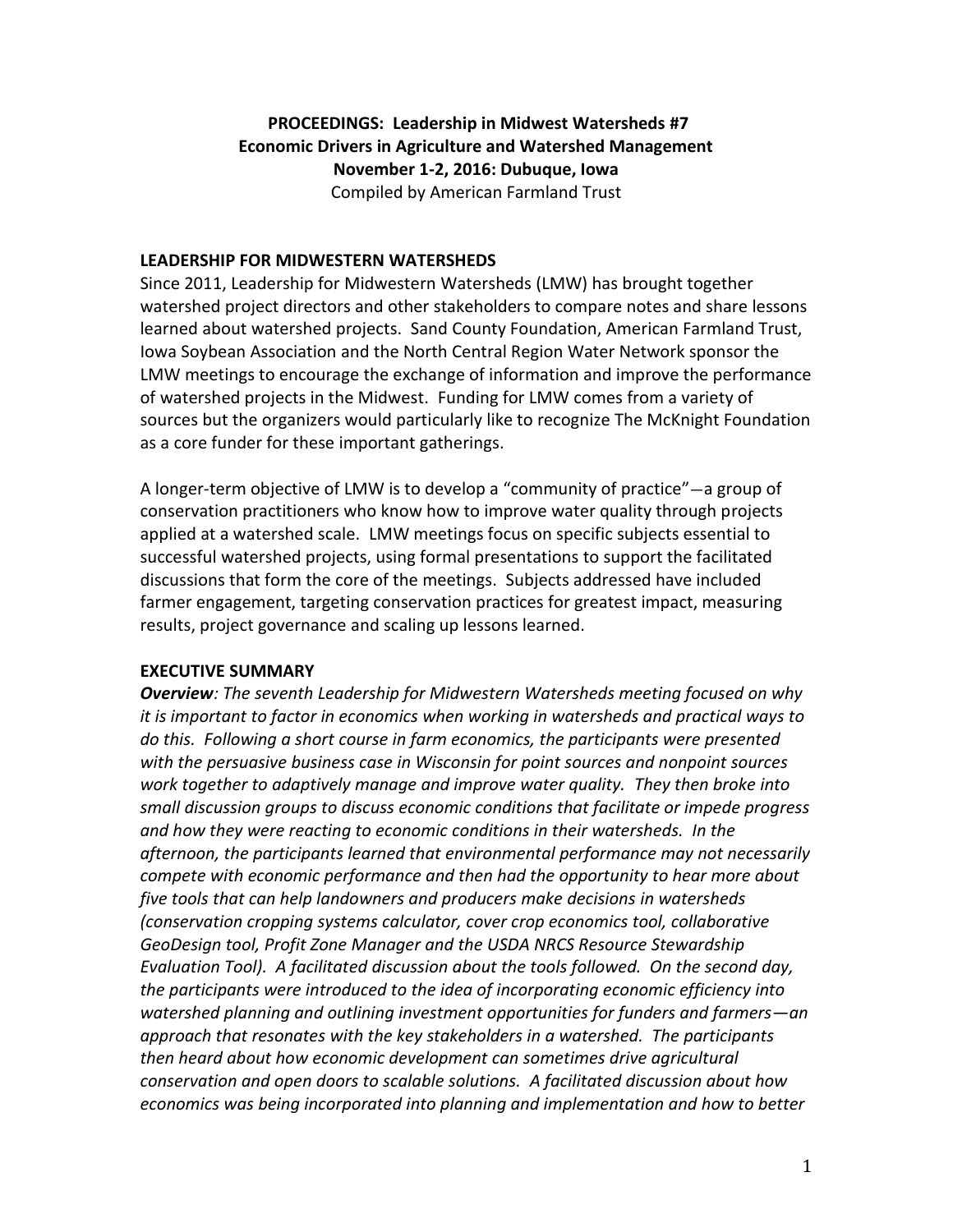*do this in the future followed. Mark Rose, USDA NRCS, presented a short update on Agency activities and the participants were introduced to the on-going work in the Catfish Creek and Bee Branch watersheds in the urban/rural watershed around Dubuque (an optional tour followed). Finally, the participants discussed next steps for the LMW.*

#### **Key take-home messages**

**Farmers may need to control their production costs for decades**: Commodity crop markets go through fairly steady 30 to 40 year cycles. The increase in world trade and energy costs in the early 1970s more than doubled the price of corn, soybean and wheat so farmers put more land into production. They were then in a break-even market for about 30 years until the next demand driver emerged (ethanol). The same pattern plays out around the world—as production ramps higher and supplies pile up, prices fall. The livestock industry is experiencing similar swings. To break even, farmers need to control their production costs. Net farm income has gone from record highs in 2011 and 2013 to levels we haven't seen in 12 or so years. Land values are tied to farm income and although there is a lag relationship, they are now declining as well. Although farmers have built up working capital over a number of years, they are now drawing down on that capitol. The average working capital on 316 farms in Iowa shows 22 percent are in a vulnerable situation (debt to asset ratio) and 47 percent are cautionary. On leased lands, some tenants will walk away and some landowners will hold out for higher cash rents. For conservation, farm economics may generate more interest in retiring marginal lands and/or in improving soil health to lower input costs and maintain yields.

**There may be ways to merge economic and environmental performance**: Precision agricultural maps that show subfield variations in soils and yields are consistently showing that 5 percent to 20 percent of every field is not profitable. AgSolver considers every acre a unique production facility and uses their web-based Profit Zone Manager to identify the areas where poor business performance and primary environmental resource concerns intersect. This can establish an economic motivation to adopt conservation practices. By taking underperforming land out of production or managing it more carefully, the farmer may produce fewer bushels but achieve a higher return on investment along with improved environmental quality.

**We can use tools to factor economics into discussions**: The *Conservation Cropping Systems calculator* is an excel-based tool that can compare crop rotations (up to 6 years in length). It was developed to use in the Minnesota Chippewa 10 percent project. The *Cover Crop Economics Tool* is also an excel-based tool that captures the costs and benefits that are expected from adding cover crops to the farm operation. The *Collaborative GeoDesign tool* helps stakeholders work through multiple iterations of landscapes designs that could meet future demand for biomass crops in a watershed. The *Profit Zone Manager* is a web-based tool that supports Precision Business Planning for farm fields. It uses available precision agriculture data and streamlined crop budgets to identify zones with different profit potential. The USDA NRCS *Resource Stewardship Evaluation tool* evaluates an operation's current management and conservation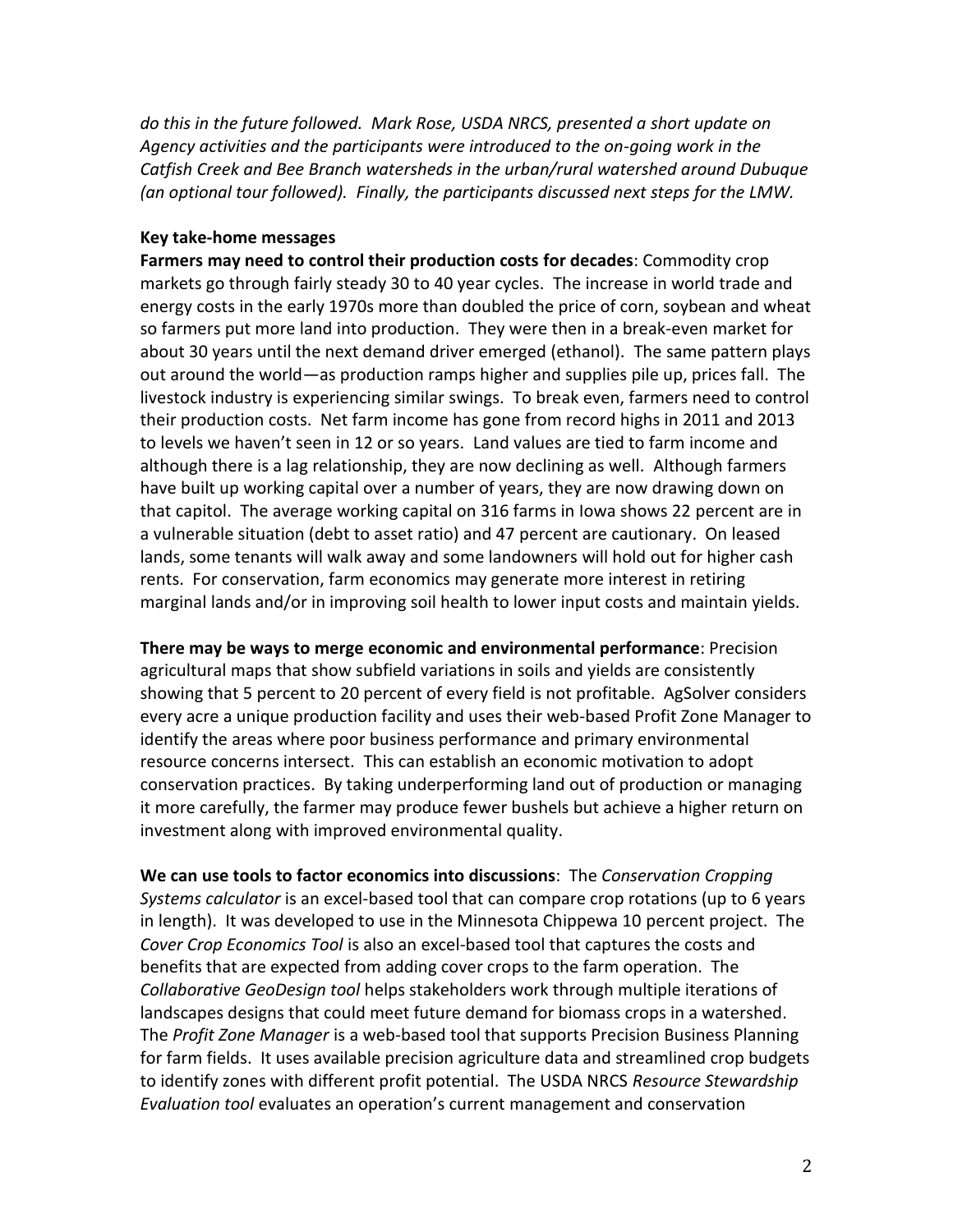activities by comparing impacts on soil management, water quality, water quantity, air quality and wildlife habitat to the desirable stewardship thresholds. Although not spotlighted in the workshop, participants also mentioned the *Agricultural Conservation Planning Framework* (see http://northcentralwater.org/acpf/) that identifies potential sites in watersheds that can use more conservation practices.

#### **We should think about Incorporating economic efficiency and language into**

**watershed planning**: Watershed plans can be used to create a water quality investment prospectus. This "prospectus" can state the goal (vision about the watershed in 30 years), investment strategy, risks (e.g. weather—we have the science), how we're going to manage the investment (e.g. handling the 25 percent turn-over rate on watershed managers), how investors buy in (grants, other funding sources), the performance (monitoring, mapping and modeling to track progress over time) and management fees (what it costs to do these projects). If we are expected to manage multi-million (and billion) dollar assets, we should HAVE A PLAN.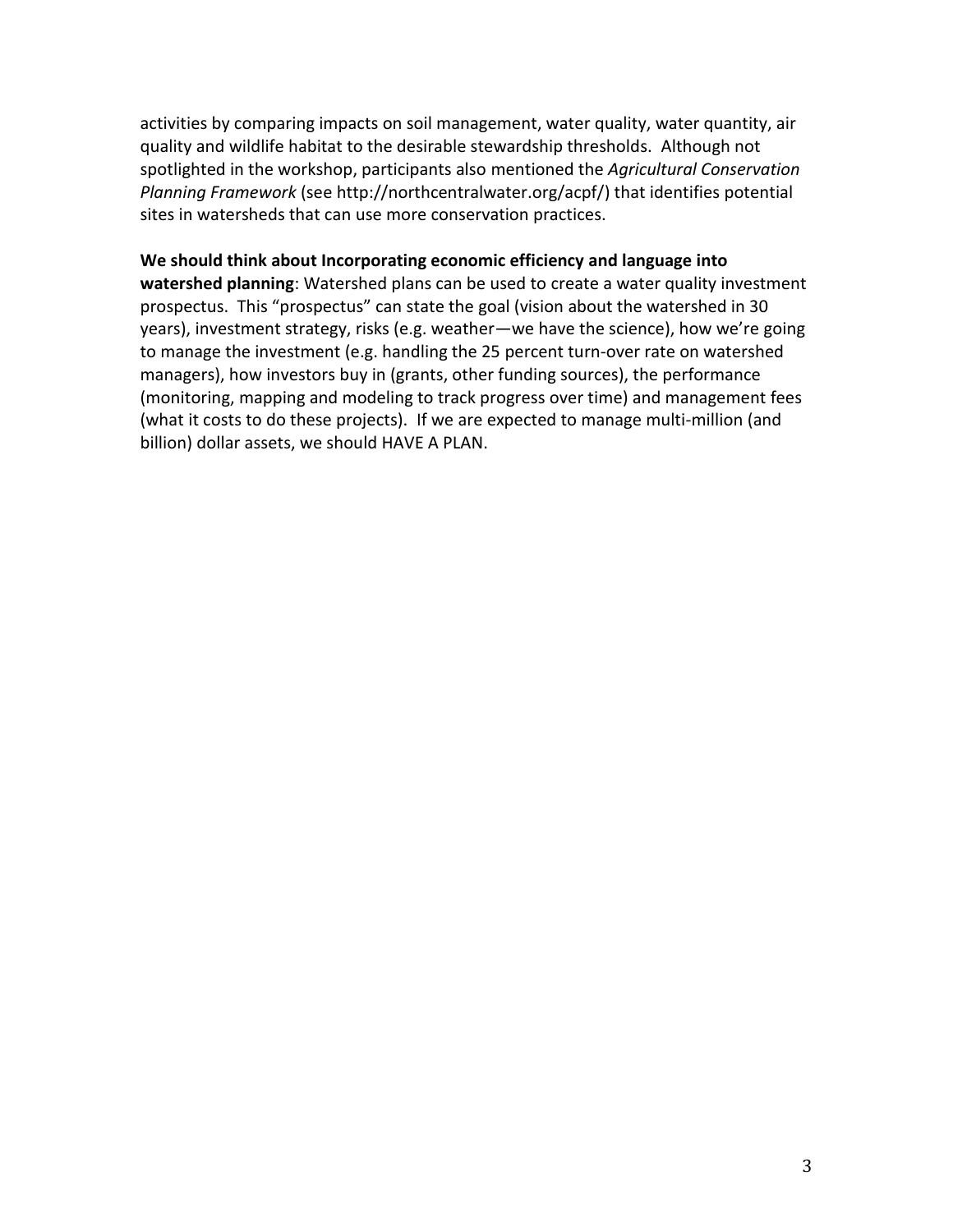# **Leadership for Midwestern Watersheds: Economic Drivers in Agriculture and Watershed Management November 1-2, 2016 Grand Harbor Resort, Dubuque, Iowa**

# **NOVEMBER 1**

| 8:30 a.m.    | <b>Registration and Continental Breakfast</b>                                                                                                                                                                                                                                                                                                                                                                                                                                                                                                                                                                                            |
|--------------|------------------------------------------------------------------------------------------------------------------------------------------------------------------------------------------------------------------------------------------------------------------------------------------------------------------------------------------------------------------------------------------------------------------------------------------------------------------------------------------------------------------------------------------------------------------------------------------------------------------------------------------|
| $9:00$ a.m.  | <b>Welcome &amp; Charge Joseph Britt, Sand County Foundation</b><br>LMW Charge: To advance toward success in improving water quality in the<br>context of a healthy farm economy, through communications among<br>watershed project leaders.<br>Meeting Charge: To learn about 1) economic drivers in agriculture and<br>٠<br>watershed management and 2) tools and resources for watershed projects to<br>incorporate economic factors into watershed planning and<br>implementation. Goal: At end of second day – have a good understanding of<br>what tools are available and know about 2-3 that they may look into more at<br>home. |
| $9:15$ a.m.  | <b>Introductions</b>                                                                                                                                                                                                                                                                                                                                                                                                                                                                                                                                                                                                                     |
| 9:45 a.m.    | <b>Farm Economics 101 – Chad Hart, Iowa State University</b>                                                                                                                                                                                                                                                                                                                                                                                                                                                                                                                                                                             |
| 10:30 a.m.   | The Business Case for the Yahara-WINs Phosphorus Adaptive<br>Management Project - Dave Taylor, Madison Metro Sewerage District                                                                                                                                                                                                                                                                                                                                                                                                                                                                                                           |
| $11:15$ a.m. | <b>Break</b>                                                                                                                                                                                                                                                                                                                                                                                                                                                                                                                                                                                                                             |
| 11:30 a.m.   | <b>Facilitated Discussion</b><br>Have you incorporated economic factors into your watershed projects? If so,<br>how?<br>Do you incorporate economic factors into your conversations about<br>٠<br>conservation with farmers? With other watershed stakeholders? If so, how?<br>Has it helped or hindered your watershed projects?                                                                                                                                                                                                                                                                                                        |
| $12:15$ p.m. | Lunch                                                                                                                                                                                                                                                                                                                                                                                                                                                                                                                                                                                                                                    |
| $1:15$ p.m.  | Environmental vs. Economic Performance: are they really competing?<br>- Dave Muth, Vice President, AgSolver                                                                                                                                                                                                                                                                                                                                                                                                                                                                                                                              |
| $2:00$ p.m.  | The Resource Stewardship Evaluation Tool (Marty Adkins, Iowa Assistant<br>State Conservationist, NRCS)                                                                                                                                                                                                                                                                                                                                                                                                                                                                                                                                   |
| $2:30$ p.m.  | <b>Break</b>                                                                                                                                                                                                                                                                                                                                                                                                                                                                                                                                                                                                                             |
| $2:45$ p.m.  | <b>Tools breakout groups</b><br>Cover crop economics tool (NRCS): Lauren Cartwright, Economist,<br>NRCS-Missouri                                                                                                                                                                                                                                                                                                                                                                                                                                                                                                                         |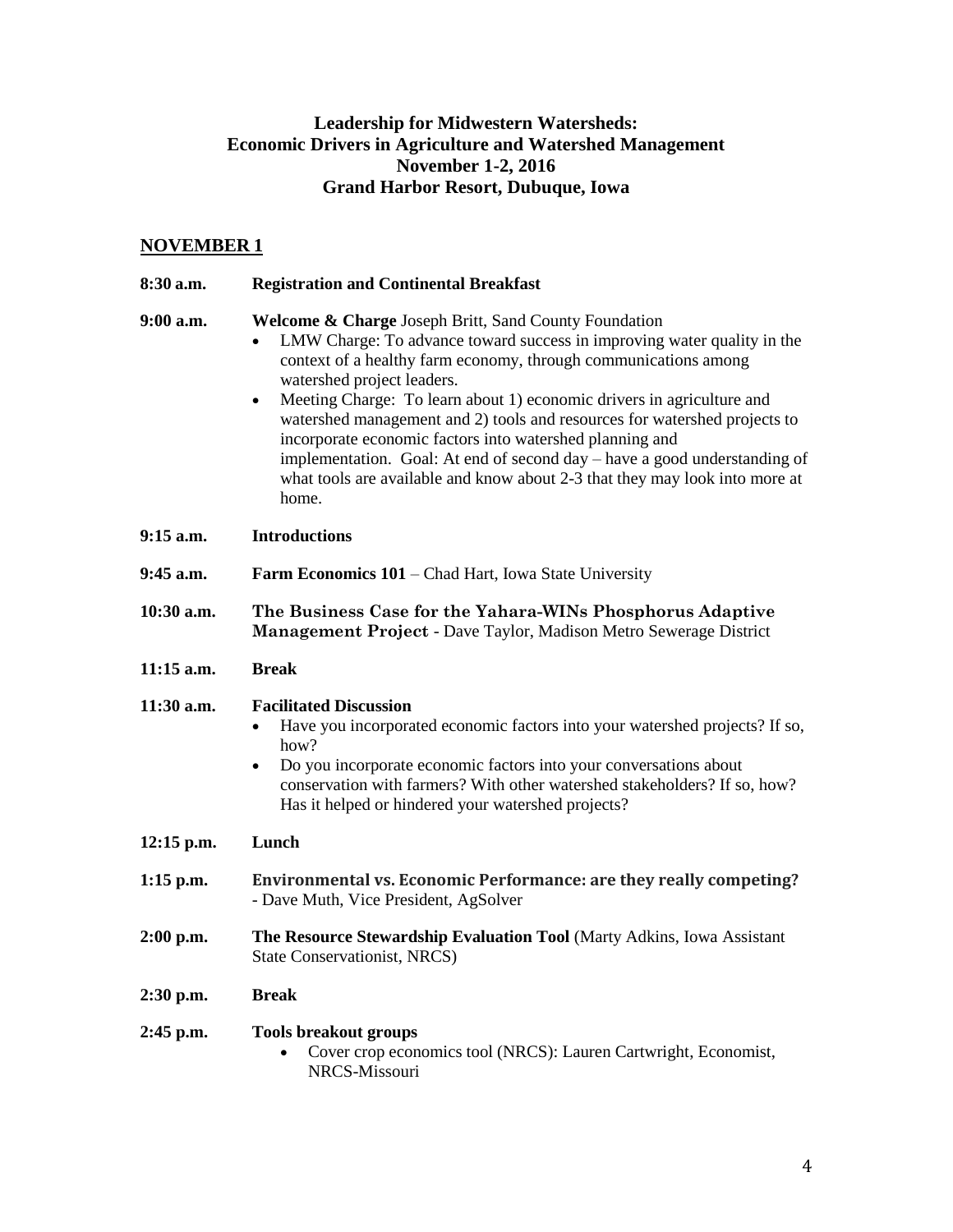- Conservation Cropping Calculator: Rebecca Wasserman-Olin, Land Stewardship Project
- NRCS Resource Stewardship Evaluation: Marty Adkins
- GeoDesign tool for watershed scale planning: Karen Galles, Great River Greening/Nicollet County SWCD
- Profit Zone Manager: David Muth, AgSolver
- **3:30 p.m. Tools breakout groups** (repeat, with different people at each tool)

| $4:15$ p.m. | <b>Facilitated Discussion on tools</b><br>Ease of use.<br>What is each tool useful for?<br>How would these tools be used in a watershed context? |
|-------------|--------------------------------------------------------------------------------------------------------------------------------------------------|
|             | Are these tools likely to be widely used by farmers?<br>How can they be better? What tools have we not discussed?                                |
| $4:45$ p.m. | <b>Wrap-up and Dinner Logistics</b>                                                                                                              |

**6:00 p.m. Optional Group Dinner**, location TBA

#### **NOVEMBER 2**

| $7:30$ a.m.   | <b>Continental Breakfast</b>                                                                                                  |
|---------------|-------------------------------------------------------------------------------------------------------------------------------|
| $7:45$ a.m.   | <b>Welcome</b> and come to order                                                                                              |
| $8:00$ a.m.   | <b>Incorporating Economic Efficiency into Watershed Planning – Adam Kiel,</b><br>Iowa Soybean Association                     |
| $8:45$ a.m.   | Using economic development strategies to improve water quality $-$ Karen<br>Galles, Great River Greening/Nicollet County SWCD |
| 9:30 a.m.     | Facilitated Discussion + $Q&A$                                                                                                |
| 10:00 a.m.    | <b>Break</b>                                                                                                                  |
| $10:15$ a.m.  | <b>Agency updates</b><br>Mark Rose, Director of Financial Assistance Programs, NRCS                                           |
| 10:45 a.m.    | <b>Next steps for LMW</b>                                                                                                     |
| $11:15$ a.m.  | <b>City of Dubuque watershed projects</b>                                                                                     |
| $12:00$ p.m.  | <b>Lunch and Adjourn</b>                                                                                                      |
| $1:00 - 3:00$ | Optional afternoon tour of Bee's Branch watershed project, Dubuque                                                            |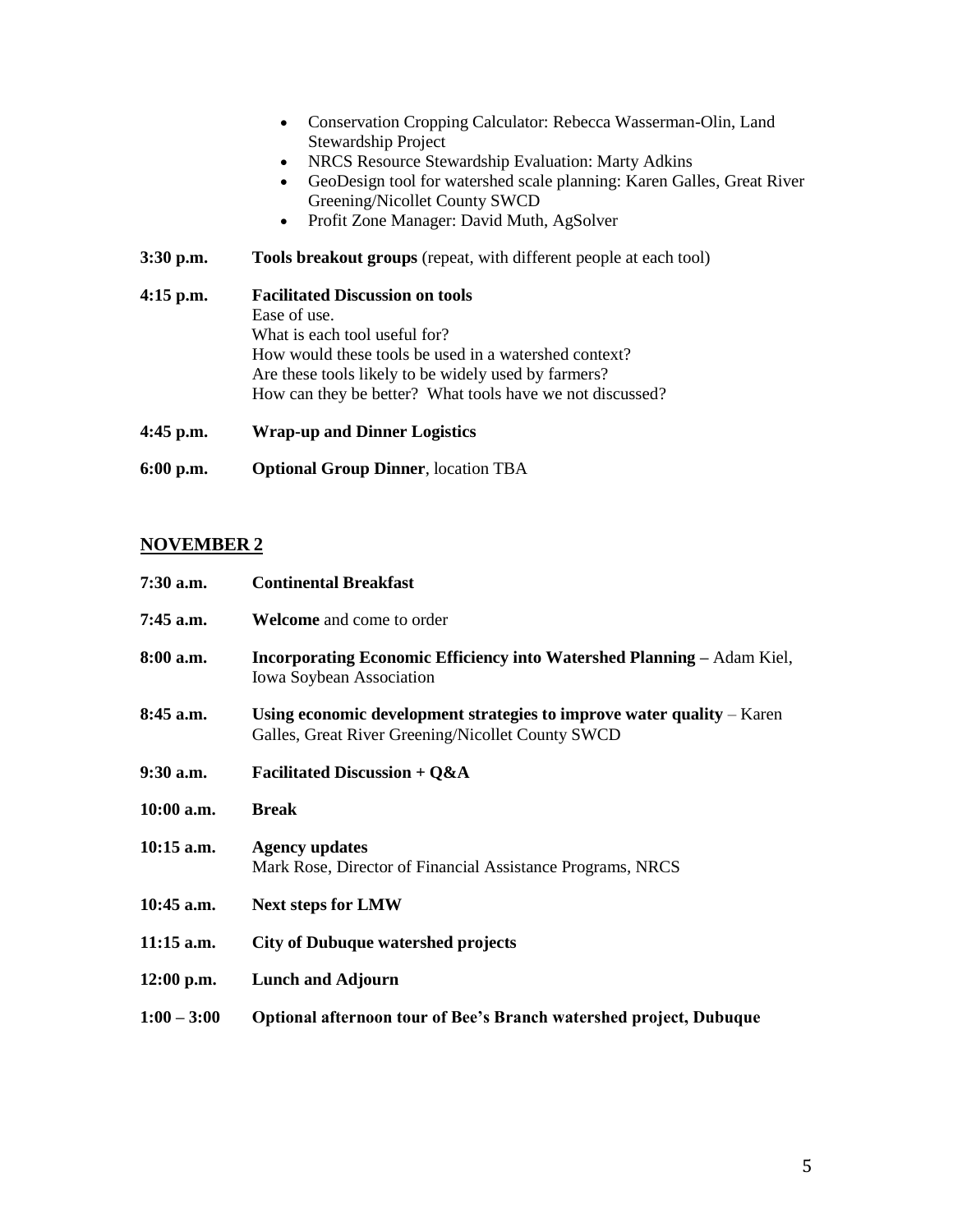#### **WELCOME AND CHARGE (Joe Britt, Sand County Foundation)**

We started Leadership for Midwestern Watersheds (LMW) in 2011 with the objective of advancing water quality through advancing communications between watershed management leaders. Sand County Foundation is devoted to applying a land ethic (as expressed by Aldo Leopold). They want to reduce the impact of downstream agriculture and maintain and improve soil health to make sure productivity stays intact into the future. Farmers need to incorporate conservation into their business plans. This meeting will focus on the economics both at the field and farm scale. We'll see demonstrations of on-farm software and we'll have a presentation on farm economics 101 and a watershed scale demonstration of economics. We'll go further into this tomorrow and at the end we'll be looking at a watershed action plan in action here in Dubuque.

#### **Introductions**

Participants shared their names and affiliations. Rebecca reminded everyone that we have talented speakers but everyone will have the opportunity to have their own conversations and share their knowledge with their colleagues.

#### **Farm Economics 101: Chad Hart, Iowa State University**

Understanding the farm business and where farmers are coming from: e.g. Iowa's economy: 7 percent of the economy is production agriculture (Illinois is less than 3 percent). Most people think it is a lot larger. But agriculture touches a lot of other industries (e.g. manufacturing, government, etc. so that 20 percent to 25 percent of the Iowa economy is related to agriculture and food).

The supply side of agriculture includes area planted, yield, production, beginning stocks, imports and total supply. The demand side includes feed and residue, ethanol, food, seed and other exports, total use, other, ending stocks and season-average price.

The ag economy has been on a rollercoaster ride the last few years. The long-term pattern is reflecting the change in the use of our crops. The ramp up of the ethanol industry created tremendous demand (2005-2011), creating the incentive for producers to plant corn. In the last three to four years, the demand stabilized but the supply pressure continued to grow so supply started outrunning demand. Agriculture tends to go through cycles. Within the crop markets, we see a fairly steady 40-year cycle and typically it is the demand sector that changes. It was the run in the early 1970s that kicked off the present cycle of corn, soybean and wheat production. It was driven by exports (increase in world trade) and energy costs. This more than doubled prices (1972-1975) so farmers put more land into production. Farmers saw themselves in a break-even world for the next 30 years when the next demand driver emerged (ethanol). The average return on corn is pretty thin and in 2017 will be zero. The longterm profitability in a competitive industry is zero. As more people grow more corn, the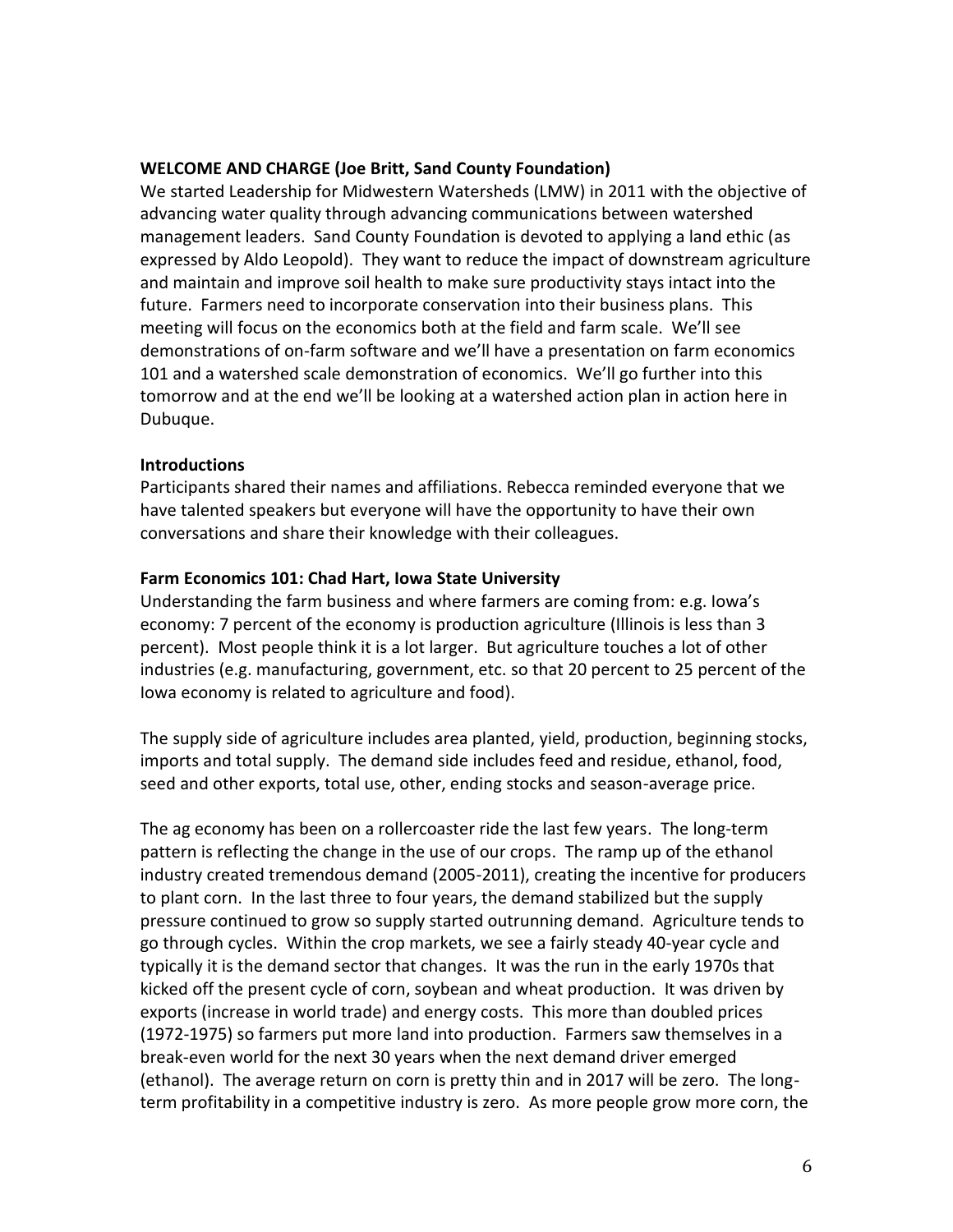supply grows and the profit margin collapses. Farmers tend to overshoot. Now farmers are trying to get their costs down, there is some consolidation and some farmers are getting out of corn. They can only control their costs and they may have to do this for the next 30 years. In most of the ag markets, we saw the high prices in 2007-2012 expand the acreage (the drought in 2012 did reduce yields) but our production side has now exceeded the demand with prices going from \$6.89/bu in 2012 to \$3.25/bu in 2016. Corn yields hit record highs in the Corn Belt in 2016, especially soybeans. Farmers love to see the productivity and high yields but they drive down prices.

We're also seeing the world over the last three years setting records as far as corn production. We see expansion in Argentina and Brazil. China is the second largest producer of corn (90 million acres) with average size farms of two to three acres (animal plowed, air picked, hand dried) and their yields are about 2/3rds of the United States (224 billion bushels versus 348 billion bushels in the United States). In the Ukraine (the bread basket of the former Soviet Union) producers have switched from wheat to corn and soybean (same pattern in North Dakota). This all plays out in a plunge of prices as production ramps higher and supplies pile up.

The economics of the livestock industry also is experiencing huge swings. Hog margins (return on animal) are fluctuating every month, and some months they aren't even covering the costs of feed let alone all of the other costs of raising livestock. If they can get through the next six months, they may see better prices. It is the same for cattle (crush margin).

Farm production costs peaked in 2014 and are now declining. Farmers are using lower cost feed, lower cost seeds, less fertilizer and letting land that they are renting go. Farmers have to raise crops in order to gain income but crop margins have been mainly negative between 2015-2016 except for a small blip. A lot of farmers are losing money. The only thing that is helping them is extra productivity (producing more bushels out of each acre). Net farm income has gone from record levels in 2011 and 2013 to levels we haven't seen in 12 or so years. Farmers with the record level income bought equipment and land. Many farmers have second homes. In fact, farmers come in second in occupations likely to own second homes.

In Iowa, the working capital for farmers built up over a number of years and now is being drawn down (60 percent reduction). Profit margins have gone to negative numbers. The average working capital on 316 farms in Iowa dropped by \$90,000 during 2016. Now, 22 percent are vulnerable (debt to asset ratio), 47 percent are cautionary and only 41 percent are strong. Farms that flip tenants (most annual leases expire on March 1) are an indication of the financial stress.

Land values have declined as well. The values are tied to farm income but there is a lag relationship. As farm incomes rise, it takes a few years for the land markets to follow. They reached their peak in 2013 and crop prices were already falling. So now the asset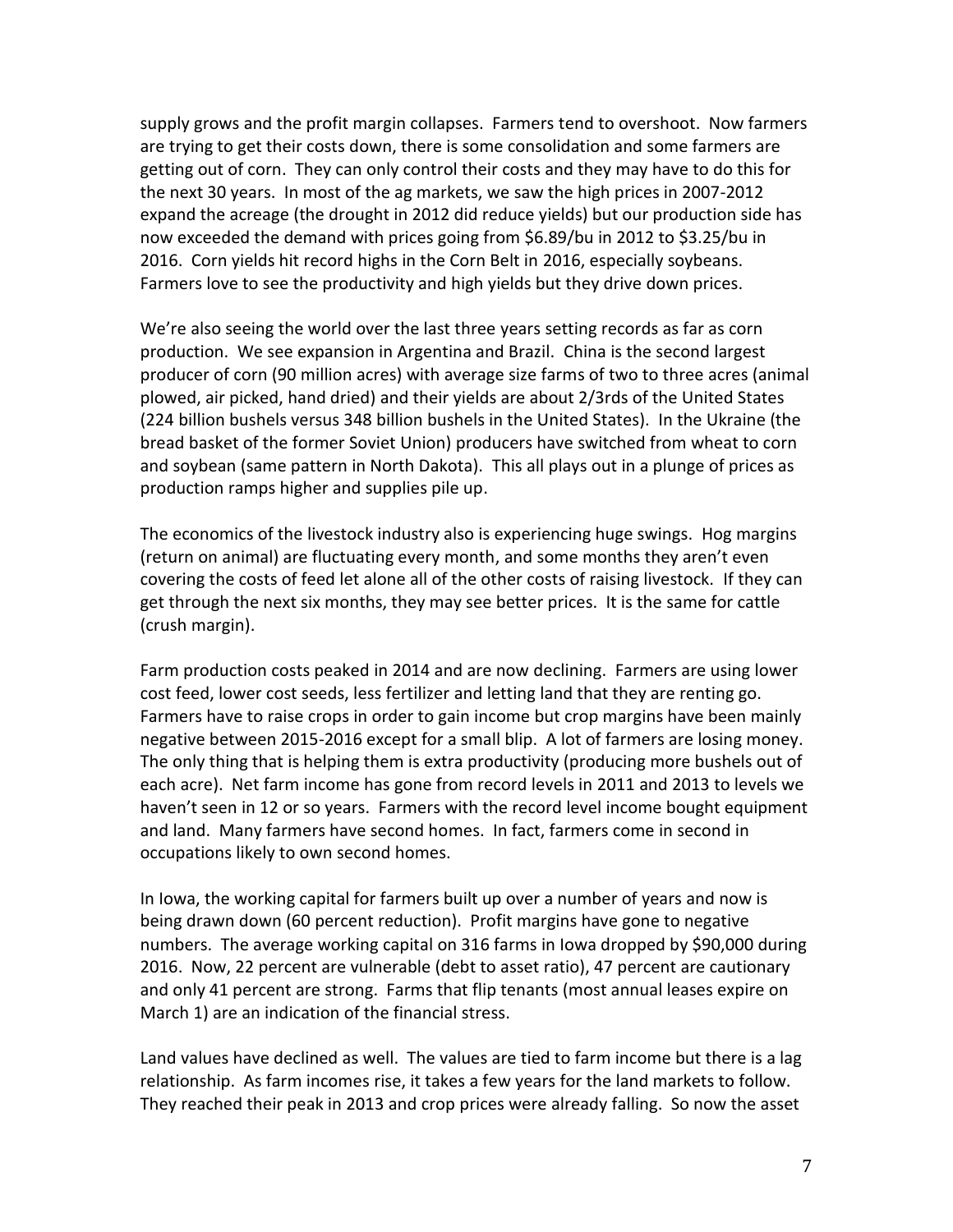base is becoming less and less as well. Most of the counties in Iowa have decreasing land values except for those experiencing urban pressures. Land values are holding in areas with dairy production, reflecting the income that is still coming in.

As farmers look at how to use their land, we continue to see producers look at different production practices (e.g. cover crops). Along Highway 20 three years ago, there were no cover crops but now we're starting to see them in several fields. Farmers are realizing that economics aren't the only factor. They are now willing to investigate and try new things, particularly younger producers.

# **Q&A**

Q: What about the farm subsidies? How's that working?

A: Ag policy is a mixture of what happened in the past and the most important thing for ag producers now is crop insurance. Crop insurance is a very unique public-private partnership run by the federal government through private insurance companies. It doesn't take a complete crop failure. Most farmers bring in their production records over the past 10 years and they insure a percentage of that (50 percent to 75 percent). About 85 percent to 90 percent of producers use crop insurance. Producers also have Agriculture Risk Coverage (ACR is a county-wide government payment scheme. If prices drop throughout the county, everyone gets a payment that has worked well in some areas, not in other areas depending on the county average yield). Government payments are helping fill in some of the losses but don't totally offset them.

Q: How do farmers value their time? Do they factor it in?

A: Farmers tend to undervalue their time and underestimate the amount of time they need. They look at their time as just what they need to do to survive (sweat equity). Through the 1980s, that's how farmers survived.

Q: Have you studied what farmers do with extra money? What about their pension for investing in conservation with extra income?

A: There is a lot of diversity. Over the last five years, it has probably gone towards the production side (machinery, land). Some went into the family (e.g. boats, campers). But some is going into conservation practices as well (e.g. cover crops). More established farmers are getting ready to transition to the next phase of life. We're trying to figure out what will happen with land transition.

Q: Can you explain tenant flipping?

A: When you get rising prices, the landowner is happy and the tenant is happy but we're now seeing some tenants willing to walk away from rental land and we are also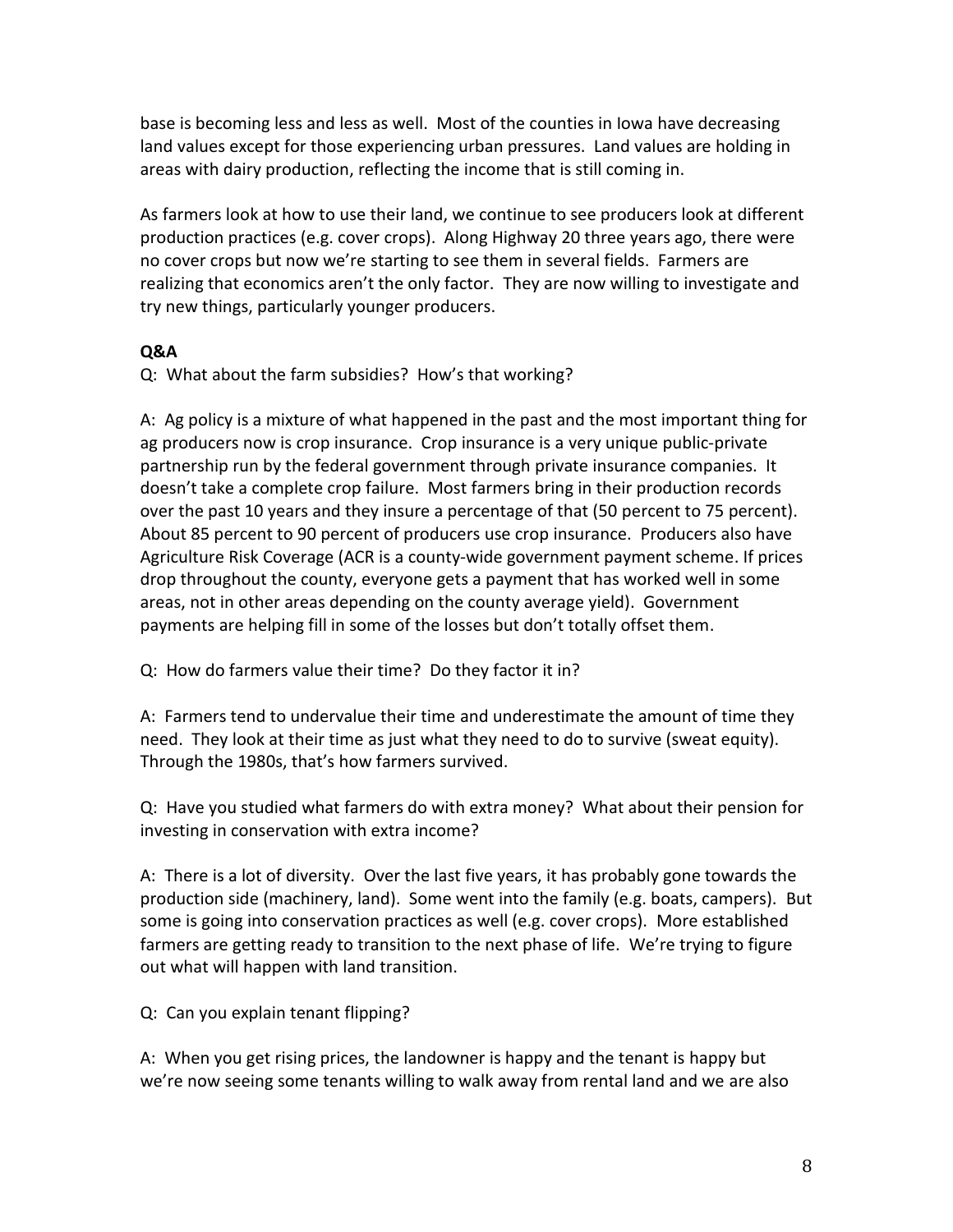seeing some landowners holding out for a higher cash rent. We'll see this play out over the next year or so as they are working the price structure down.

Q: What about the Conservation Reserve Program (CRP)? What happens?

A: CRP started in 1986, reached a peak seven to eight years ago and was capped at 24 million acres by 2017 due to the 2008 Farm Bill. It would have been more stable had we held at 39 million acres for the CRP. A lot of the CRP land came back into production, particularly corn and soybean. CRP could take care of some of the excess land but the problem is the federal budget. Farm groups would probably like to bring the cap up but don't want to take the money from somewhere else.

Q: Isn't there a good opportunity to spread CRP more widely? For example, we could use AgSolver software to take maybe 10 percent of the field out of production.

A: The more targeted we can be with CRP, the better. Some of the land that was in CRP was really not marginal land but it went in because it could. We can now bring more precision to agriculture. We can consider fields and be more prescriptive as to how to manage the farm. We now have more information that can help producers make more informed decisions.

# **The Business Case for the Yahara-WINs Phosphorus Adaptive Management Project: Dave Taylor, Madison Metro Sewerage District**

Dave is from a wastewater treatment plant. They have a unique project in Dane County, Wisconsin. They have brought nontraditional partners and funding into the watershed to address not just ag runoff but also discharges from treatment plants and stormwater runoff. Adaptive management in Wisconsin has a unique meaning. The Madison Metro Sewerage District (MMSD) is a regional facility that covers 142 jurisdictions (182 square miles). It can handle up to 50 million gallons/day. They only deal with the sanitary portion, not the municipal stormwater. Most of their service is in one watershed (Yahara) around three big lakes. They have two discharge locations—the first is in the Yahara watershed (80 percent of flow), the other in the Sugar watershed.

Wisconsin has set stringent P surface water criterion (streams are 75 ug/l; rivers are 100 ug/l and lakes are 15 to 40 ug/l.). They also have basin and multi-basin TMDLs (Rock River, Wisconsin River, Wolf and Green Bay area). It is an uneven regulatory framework and there are high compliance costs for point sources. This drives wastewater treatment plants to look for innovative solutions. The three major buckets of P discharges are treatment plants (WPDES permits), urban runoff (MS4's and others—also WPDES permits) and agriculture (no WPDES permits). Treatment plants have a nineyear compliance schedule while urban sources are open-ended.

They are located in the Rock River Basin in the Yahara watershed (540 square miles) with 25 MS4s facing P reduction requirements, seven point sources (including a fish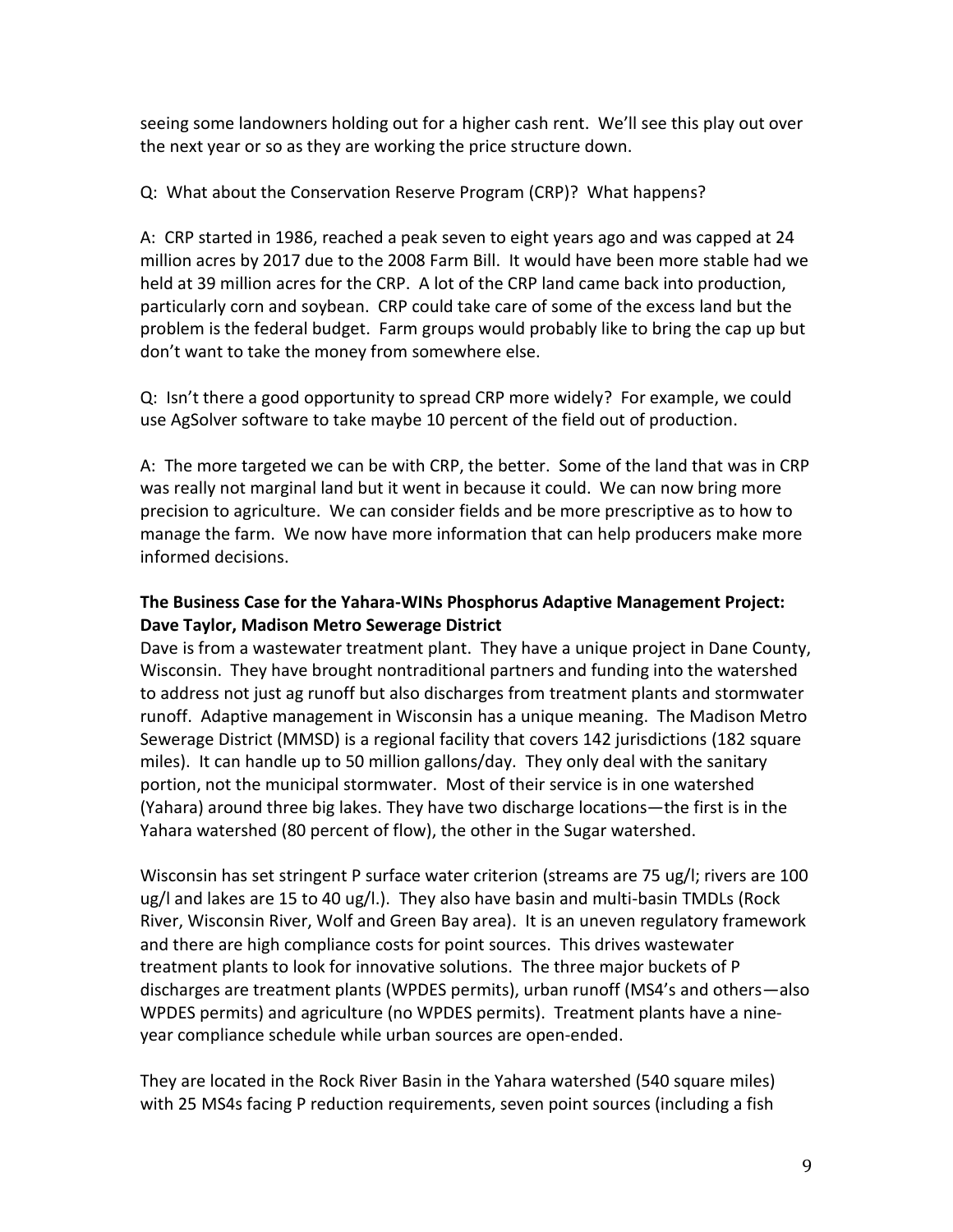hatchery) and lots of agriculture. The watershed objective requires a 106,000 lb/year reduction of P.

Traditional compliance consists of independent actions and discharge-focused solutions. These can be expensive, have differing timelines and are unlikely to meet water quality objectives. P treatment is very expensive. The wastewater treatment plant has already installed the more inexpensive treatment options and is looking at a \$140 million investment over the next 30 years (\$224 million accounting for inflation over the same period). These would be very resource intensive and complex technologies and the P reduction benefits accrue to a limited portion of the watershed because of where their discharge outlets are.

Adaptive management is "*an alternative and codified regulatory compliance strategy. Point and nonpoint sources work together and fund the least cost mix of P reduction practices.*" This allows for creative and flexible strategies. This means lower cost regulatory compliance for all participants. There is a 10-fold difference in cost between adaptive management and the traditional approaches.

They now have traditional treatment or control, including water quality trading (WQT applies a trade ratio because it has different end point than adaptive management because it is just an offset) and adaptive management (has specific end point of better water quality). They developed a pilot project in the Yahara watershed. MMSD took the lead over four years at \$3 million with 30+ partners. The portion they are working in has lots of dairy operations and is a major source of P. They used a MOU to bring together the partners who agreed to contribute financially in relation to the amount of P they were contributing (cities, villages, towns, and others including USGS, WDNR, Sand County, Clean Wisconsin, Yarhara Pride Farm Group, etc.). They warned participants that there was so much P in the system that they wouldn't see improvements within the four years. The cities of Madison and Storm Prairie did not participate.

Most of the wastewater MMSD costs were passed on to customer communities. There were also stormwater costs for MS4's (two cost centers). They were able to calculate the annual savings based on adaptive management versus traditional treatment costs and make the business case to most of the potential partners. They also calculated the potential stormwater savings in adaptive management.

On the farm side, they explained that this was a locally led conservation effort, that practices would be resource driven, not program driven, that they could focus on soil health and profitability and that they could demonstrate that they were doing their fair share. They looked at a lot of evaluation criteria during the pilot project. They invested in strip tillage, harvestable buffers cover crops, low disturbance manure injection, etc. On the urban side, they invested in construction site inspection, conversion of farmland, stormwater management and leaf collection.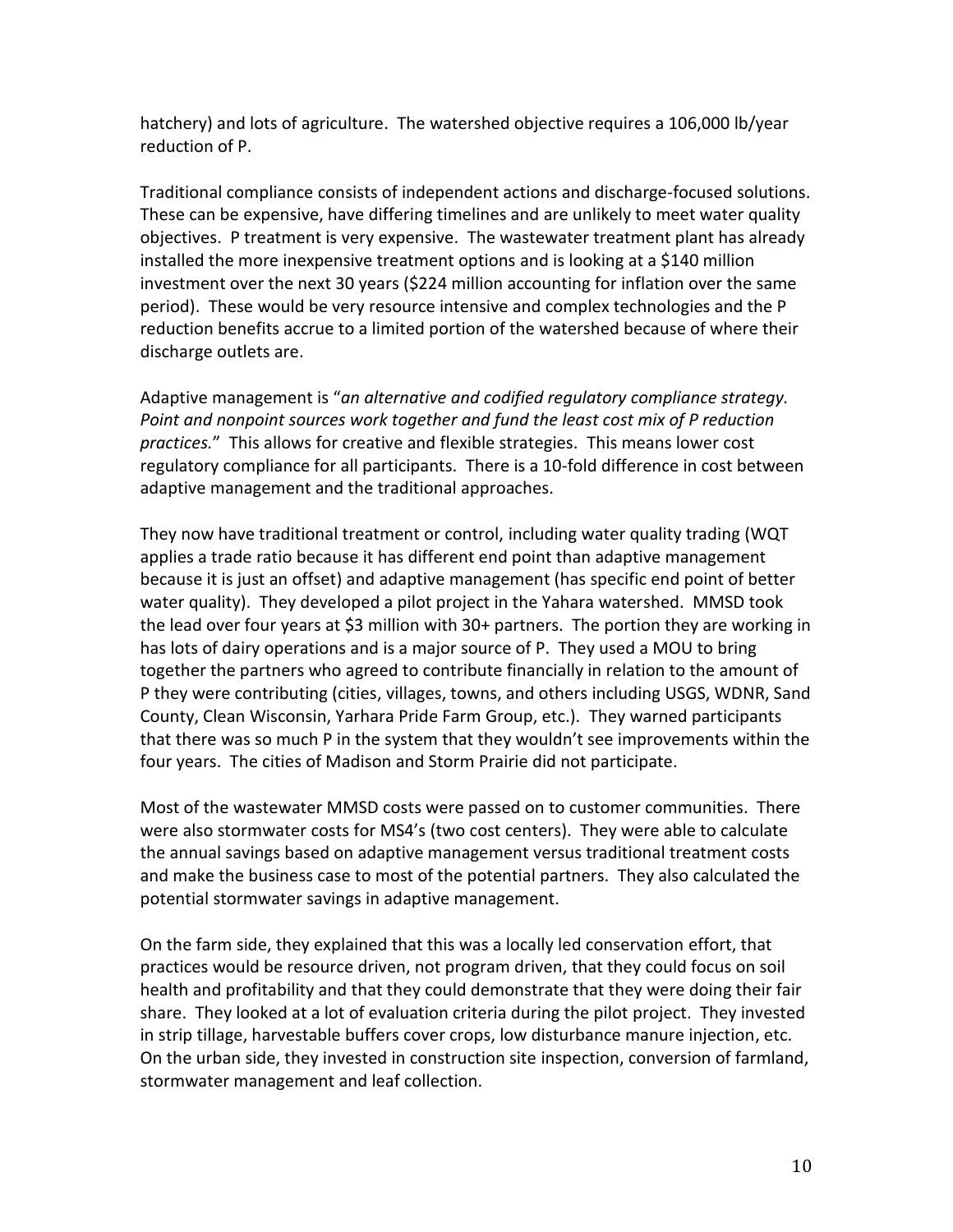They used four USGS gaging stations that helped determine baseline and they funded volunteer citizen water collection efforts. They also looked at nitrogen and soil sediment. They also built capacity for a full project. The pilot project ended in 2015. They decided to move forward with a full scale adaptive management project over the entire watershed to achieve TMDL compliance of P from all sources (\$104 million over 20 years) distributed over all participants.

2016 is a transition year and the full-scale project starts in 2017. They have moved from a MOU to a more formal inter-government agreement with an adaptive management plan. The intergovernmental agreement is a 20-year agreement with off ramps for participants every five years and the IGA also allows for partial "buy-in" (e.g. city of Madison). A couple of towns signed separate MOUs because they had already met their TMLD obligations but decided to still contribute financially to the project. Sand County Foundation contributed \$250,000 over four years to get the water quality monitoring framework up and running. Also, the Clean Lakes Alliance (businesses in the areas) is contributing dollars for education and outreach. They have a long-term service agreement with the Dane County Conservation District. They provide implementation assistance. This is a pay for performance agreement (2/3's are fixed costs, 1/3 are payments for meeting targets). They are also eying other potential service agreements with other entities. The adaptive management project brings all the players together, minimizes finger pointing, focuses on least cost mix approach and is likely the only way they will ever meet water quality goals at scale.

#### **Q&A**

Q: Are you just buying the low hanging fruit? Do you have any guarantee that this will get you what you need?

A: They did look at what would happen if they went 10 years and then found out it wouldn't work. People get fixated on cost/lb. But these are just average costs. If they are going to be successful, they have to invest across the spectrum. They have cover crops (\$40/yr). They are also harvesting P and exporting about 100,000 lbs/year (not low cost).

Q: So you think you can meet the watershed needs without building expensive treatment?

A: Yes, but we still have chloride, pharmaceuticals, etc. that we have to treat. Our other watershed does not have a TMDL so we may do something different for this watershed.

Q: Under urban practices, you had purchase of agricultural lands. That doesn't make sense.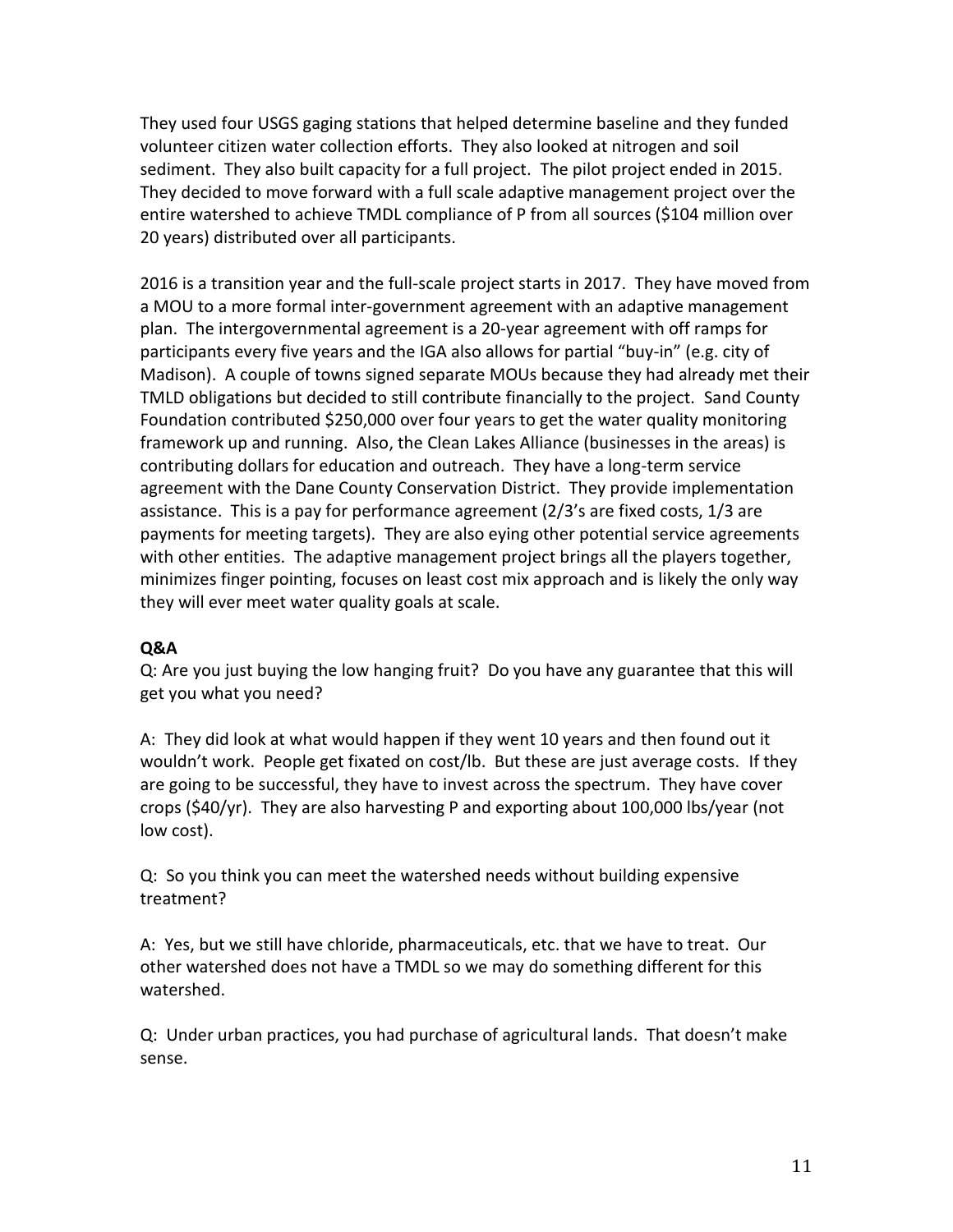A: This was farmland that was purchased and converted to prairie. We are also working with producers to put harvestable buffers along streams.

Q: How are you sure that what you are buying is going to be there long term?

A: Harvestable buffers are a good example. We started out with a five-year agreement and then added a 10-year agreement and a 15-year agreement. They do have a shelf life so we will have to track. We'll have to maintain a checkbook and when practices come out, we'll have to bring in new practices to meet that reduction. We are also trying to remove legacy sediment from streams.

Q: What model are you using to estimate P reductions achieved?

A: The Phosphorus index.

Q: What is the size of the pilot sub-basin and how soon do you expect instream changes at the USGS monitoring station?

A: We measured instream improvements after the three years of conservation implementation.

# **Discussion**

What are economic conditions that facilitate or impede progress? What are you doing related to these economic conditions in your watersheds?

Note: From our table conversation with NRCS): we're seeing a mix of conservation practices changes with price of corn/soybeans—the higher priced treatment technologies are less popular, soil health practices may become more attractive. Farmers really want consistent prices and right now they aren't sure where things are going so they are being really conservative making decisions about what they should invest in. Farmers are now connecting to farmers who are further away (not competitors) on the Internet—particularly around economics. Farmers are also getting overwhelmed by information, both spatial information tied to soils (yields) and their own paper files. They used to meet in coffee shops and put pressure on each other (you are making me look bad) but now not so much. Risk sharing, recognition, equitable accountability are all important in watershed projects. You also need a key driver (like a point source).

# **Report out:**

Economic Conditions that facilitate farmer participation in watershed projects

- Cost-share opportunities (both private and public)
- Low prices might encourage farmer participation. Poor prices seem to create more openness to conservation. With really good prices, greed takes over
- Putting a value on sustainable production systems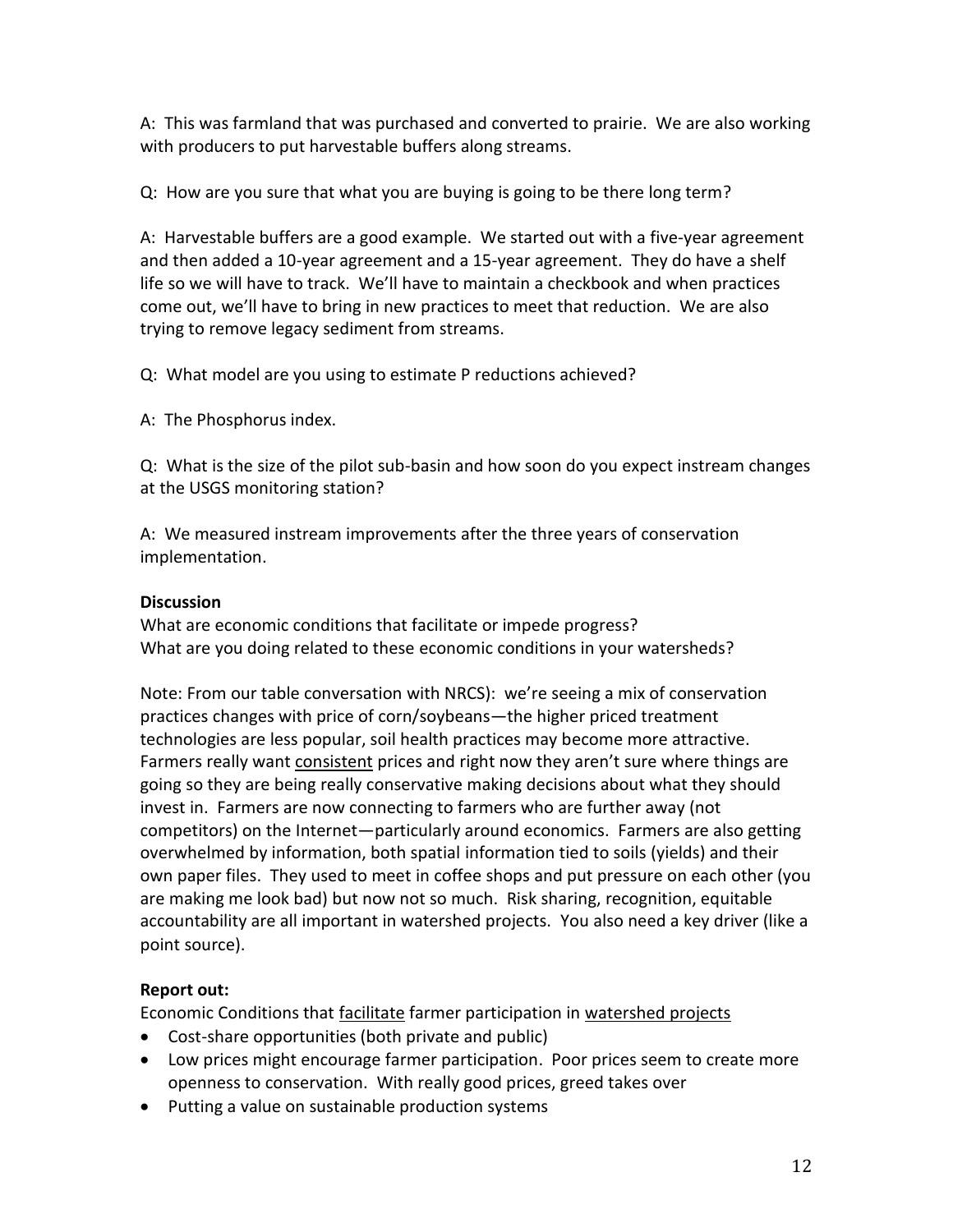- More conversation about conservation, more interest in marginal areas
- Technical assistance and information are very important
- Access to information about new practices, technologies especially from peers
- Need for consistent markets, being able to predict what is coming

Economic conditions that impede farmer participation in watershed projects

- Profit margins
- Expense and risk of trying something new and expense of new equipment
- Exposure of business plan to project area
- Mismatch between costs and benefits (downstream benefits)
- Farmers are price takers, can't internalize costs
- Thin profit margins (yields versus return on investments)
- Lack of land tenure
- Some structural watershed investments only occur when times are good

Economic conditions that facilitate progress towards watershed goals

- Community value on water resources (need to value water resources)
- Leveraging—put together everyone's resources
- Health of local or state government—but could also be an impediment
- System to quantify ecosystem benefits
- More information about costs/benefits
- Fear of regulation is a strong motivator
- Dollars to put into innovation

Economic conditions that impede progress towards watershed goals

- Retailer motivation (need to benefit)
- Commodity demand effects
- Age of infrastructure and lack of records for it

Activities that you are engaged in to influence economic conditions in the watersheds you work in

- Promoting healthy soil, lower input costs
- Helping inform farmers throughout the watershed
- Watershed planning process, getting money in and more boots on the ground
- Rotational grazing
- Tools like Agsolver
- Modeling N loss economics
- Supporting organic farmers
- Owner and tenant land agreements that promote conservation
- Doing acre-to-acre comparisons—whether practices are working or not
- Putting technical assistance and financial assistance into the watershed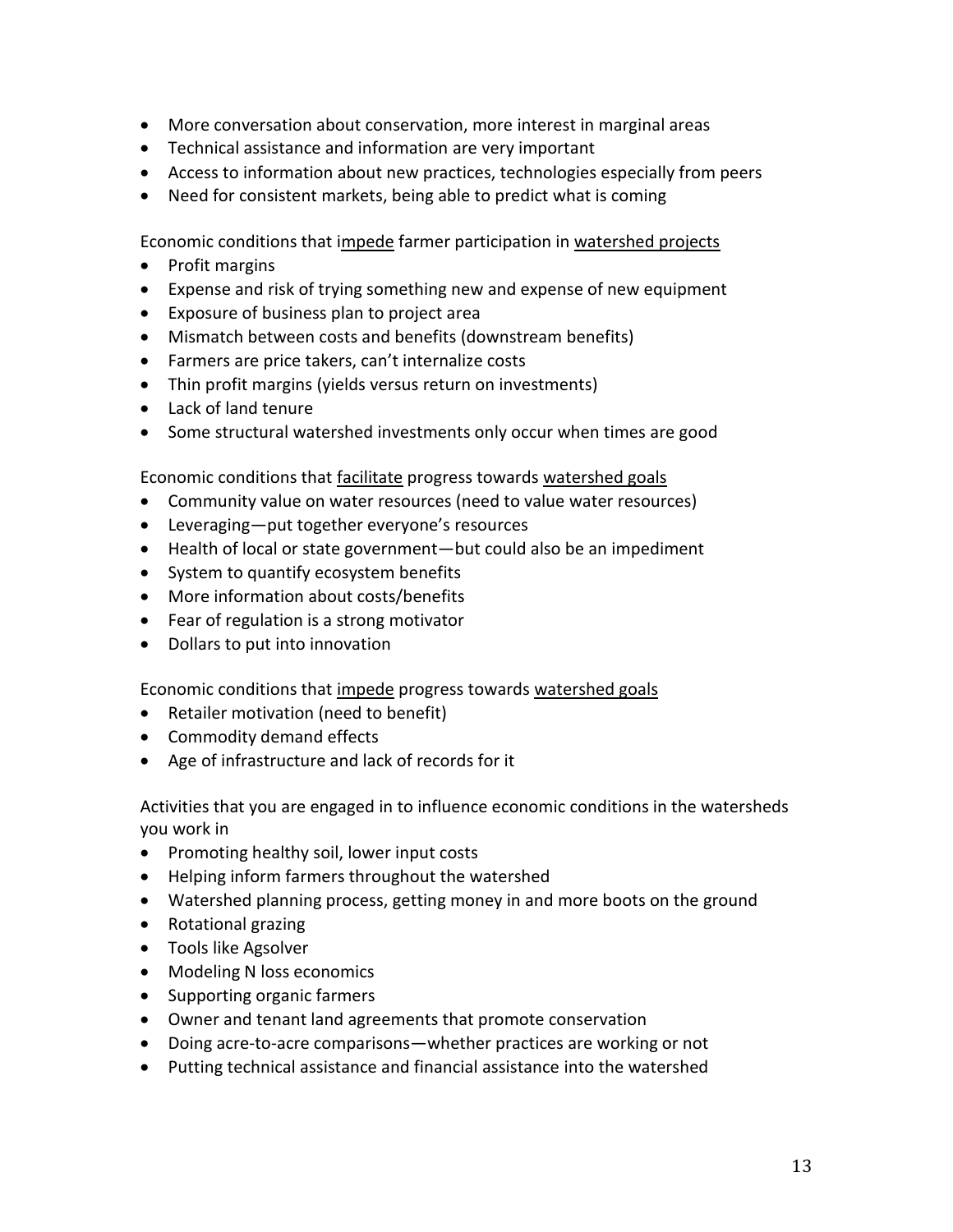# **Environmental versus Economic Performance: Are they really competing? Dave Muth, AgSolver**

Problems agriculture faces:

- Cash flow problems: the basis for identifying long term asset value (e.g. 5 percent return on investment against a \$250/yr rent but this based on a five-year commodity price (\$5.33/bu corn. Against \$3.35/bu corn, the farmer is losing \$212.45/acre). If you look at lower prices, the vast majority of leased ground in Iowa alone (15 million acres) will lose money this year.
- Environmental performance issues: Des Moines waterworks, Iowa nutrient reduction strategy—over \$4 billion to implement.

Solutions: Precision business planning (some solutions in data, but also thinking about how they deploy their resources). Emerging ag information services are chaotic. The services being built right now focus on the agronomic compartment but the information they have can impact more than just that.

Precision ag maps show the subfield variation (yield, soils, etc.). They can also show business performance or profits. About 5 percent to 20 percent of every field is consistently not profitable. Farmers need to maximize the output per unit of input. Places where they are ineffective have higher loss factors. There are three kinds of zones in each field: 1) revenue zone—about 75 percent to 95 percent—makes sense to maximize yield and revenue; 2) no cost zone—won't generate enough revenue (doesn't make sense to keep spending funds here and farmer should look at alternative business plans); and, 3) expense-limited zones which tend to lead to higher losses (farmer needs to manage resources accordingly). Every acre is a unique production facility. If they can't make changes to make it profitable, they need to shut it down.

AgSolver delivers the information through a precision business planning workflow. It includes intelligence gathering, a business performance review, opportunity ratio analysis, negative return assessment, opportunity ratio business planning and in-season plan adjustments. This creates a working capital allocation plan. Farmers sometimes spend money to protect bushels without understanding the full costs. To do this they need precision ag information, information about cash flows. They can rank fields by profit or by return on investment (ROI). The areas that are losing profits can be enrolled in cost-share programs.

Opportunity ratios: farmers think about bushels and revenue but they need to look at production efficiency instead (which almost always improves environmental performance). For example, take a field where 23 percent of the field is not making money (= misallocated working capital). They can look at what is causing the problems (agronomic issues, land improvement issues—e.g. water) and working capital allocation issue (setting up the business). Solutions are in four categories (agronomic decisions; land improvement; precision management (cost containment) and alternative low cost revenue (includes cost-share).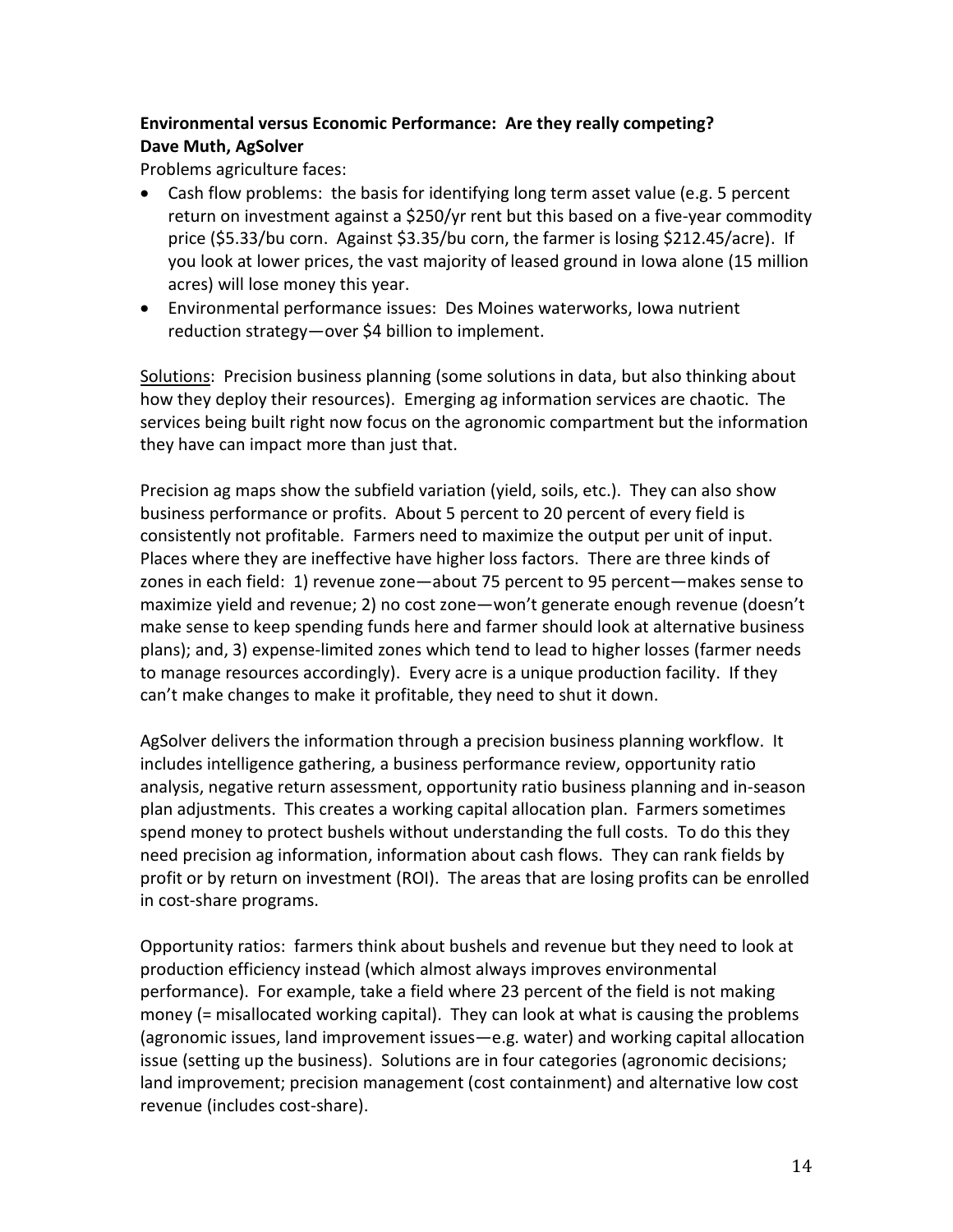The field example is 145 acres. They listed fields ranked by return on investment. Historically, the farmer had a 6 percent ROI. The 15 acres that are on a ridge aren't producing and will be taken out (equivalent of dry land farming in Kansas but they are in Iowa). He will produce fewer bushels from the field but will be more efficient overall (gaining \$6,000 while spending \$7,000 less). This will boost his ROI to 12 percent. He will produce fewer bushels but achieve both higher financial and environmental quality. They can also apply an environmental screen that usually shows that these negative producing acres also have a higher environmental impact (more leaching, soil erosion, loss of soil carbon, more carbon dioxide). They can show the positive environmental impacts of taking this land out of production (e.g. 10-20 ton dump trucks of top soil versus 3.5 dump trucks; soil carbon change is like taking 3.5 cars off the road). They can overlay profit and nitrate leaching. The increase in nitrate leaching is a symptom. With two to three million acres annually at an expected loss, over \$1 billion is misallocated working capital just in Iowa alone. In the Iowa lawsuit counties, the unprofitable acres were generating millions of pounds of nitrate per year.

## **Q&A**

Q: Couldn't you argue right now that all acres are unprofitable?

A: Land that is owned and paid for is making money. Even on leased acres we can find areas that are profitable. We like to base these plans on five years of data.

Q: Have you worked with landowners who don't farm?

A: We have some farm managers who are using this process to meet their fiduciary responsibility to their customers (land owners). We find that it usually builds a stronger relationship. The landowners more quickly conceptualize how they can enhance their revenue by taking some of their land out of production (e.g. in South Dakota, the lessee and landowner agreed to take 35 acres out of production, put it in the CRP and the lessee agreed to pay more for the remaining land).

Q: What about phosphorus?

A: Same process. We look at resource concerns and how you deal with them. The "make more money" conversation gives them more traction for that conversation.

Q: How many landowners and farmers are thinking like this? How do we get more involved? Is there a policy angle?

A: Probably about less than 5 percent right now. In presentations, they lead with the financial information. We need to understand the diversity of production facilities and how we manage them. The women non-operating landowners are interesting. We call this active asset management. We think about soil health and long-term financial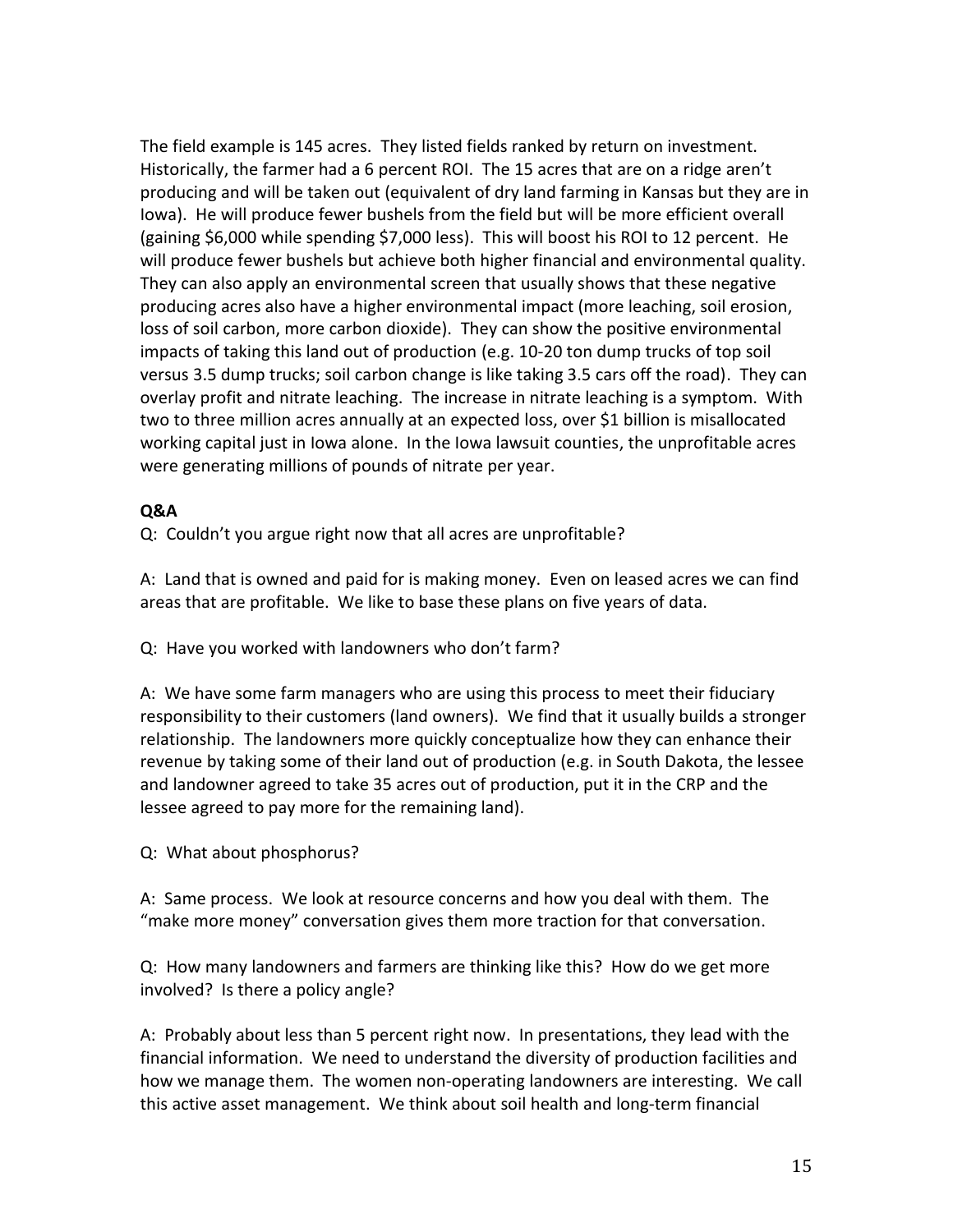management. They don't know how to take advantage of this but they think it holds promise.

Q: Where do you work? How can we evolve from yields to efficiency of production?

A: We work coast-to-coast but we work best where we have the best information (probably row crops). Most of their work is within the core Corn Belt region. They are getting some traction on the Delmarva Peninsula, Delta region, Southeast and Pacific Northwest. The profitability conversation works. Yield always wins but only if you can achieve it at the right cost structure. Their best sales right now come from bank loan officers who tell their customers they should go through the AgSolver analysis.

## **The Resource Stewardship Evaluation Tool (RSET): Marty Adkins, Iowa Assistant State Conservationist, NRCS**

This is a service (RSET) provided to producers that supports and enhances the conservation planning process. It uses geospatial data and the data that producers give them. It supports seven of the nine steps of NRCS conservation planning except for "Make decisions" (although it does help) and "Implement the Plan."

It identifies opportunities and helps landowners determine their objectives. It is an accounting tool. It takes stock of the particular environmental risks on a particular unit of land (climate, soils, land use around the area, etc.). Then it looks at the existing practices and whether they are mitigating those risks. It displays the summary information in a way that customers can understand it. They are trying to improve communication, recognize stewardship, empower producers, maximize conservation investments, encourage conservation improvements and encourage comprehensive planning. RSET can look at resource issues and resource criteria all at one time and recognize performance. The tool is intended to be conservative.

They've been piloting the tool. In one case the tenant farmer used RSET to address landowners' resource concerns so he could stay farming. The landowner (a canal district) agreed to a five-year lease so the lessee put in a hay crop. 2016 was the second year of pilot work with RSET. In 2015, they tested different parts of the tool in 15 states and the formatting display. They redid pasture during 2016 and 37 states participated in 2016. In 2017, they will be bringing in pasture, rangeland and forestry evaluation and extending it to all 50 states.

RSET is a web-based too. It pulls information from the conservation planning database (conservation toolkit), inventories basic resource information and also uses information from the client. Within each of the resource concerns, it calculates a stewardship threshold that varies based on local site conditions. The thresholds can be modified if they are in an area with particular environmental sensitivities (e.g. next to a cold water trout stream). They always have the option of doing a more detailed analysis if need be.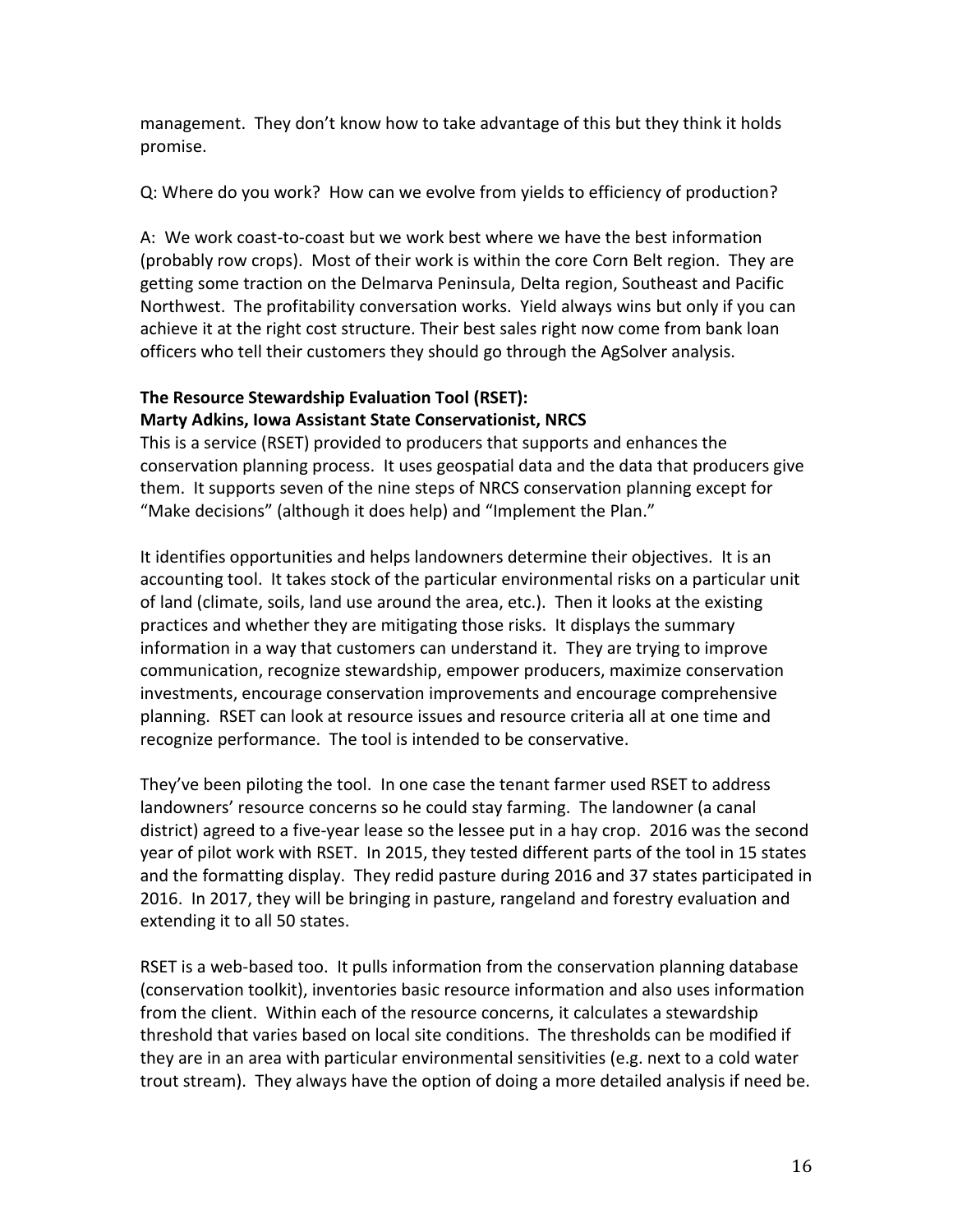They are trying to find the sweet spot between spending too much time or not putting enough time into it. The idea is to set thresholds, build cropping systems, inventory management and practices, analyze data and report results. They used a series of models to do the analysis including a metamodel based on APEX (= STEP).

### **Q&A**

Q: Do the thresholds have actual numbers?

A: Yes—and we can lower the numbers

Q: Is NRCS piloting this in specific areas of states?

A: In 2016, we tested the tool in National Water Quality Incentive watersheds in 37 states.

**Tools Breakout** (participants could participate in two consecutive sessions)

# **Facilitated Discussion on tools** (see Appendix for description of tools)

## **Cover Crop Economic tool**

*Intended user*: farmer

*How easy*: Shows increase over time based on real data. Shows long-term benefit and it is quantified, not just feel good.

Farmers want to enter their management structure and then learn what they can expect. Need to continue to build the real data.

One of the first questions we get from farmers is how much it will cost me so this was a useful tool. The yield bumps were based on case studies with farmers who have been using cover crops for five years or so (and weren't challenged by the researcher). However, yield bumps depend on a lot of variables—where you are, weed pressures, etc.

Long-term, there are some benefits that will kick in and that is helpful to consider if we are going to incentivize practices. We can maybe provide help for the first two to three years of adoption of cover crops and then expect the benefits will kick in.

The case studies are available on their website and Lauren is trying to collect more case studies. She hopes the tool is simplistic enough that farmers can use it easily.

## **Conservation Cropping Calculator**

*Intended user*: farmer; technical service provider

*How easy*: Good place to start the conversation with the producer. Default values were useful; would need to understand more about the tool to critique it. A technical service advisor could tweak it to address the realities in his or her watershed.

*Improvements*: As a farmer, the problem behind the tool is the lack of replicated science behind what you should expect from changing practices. They want to see real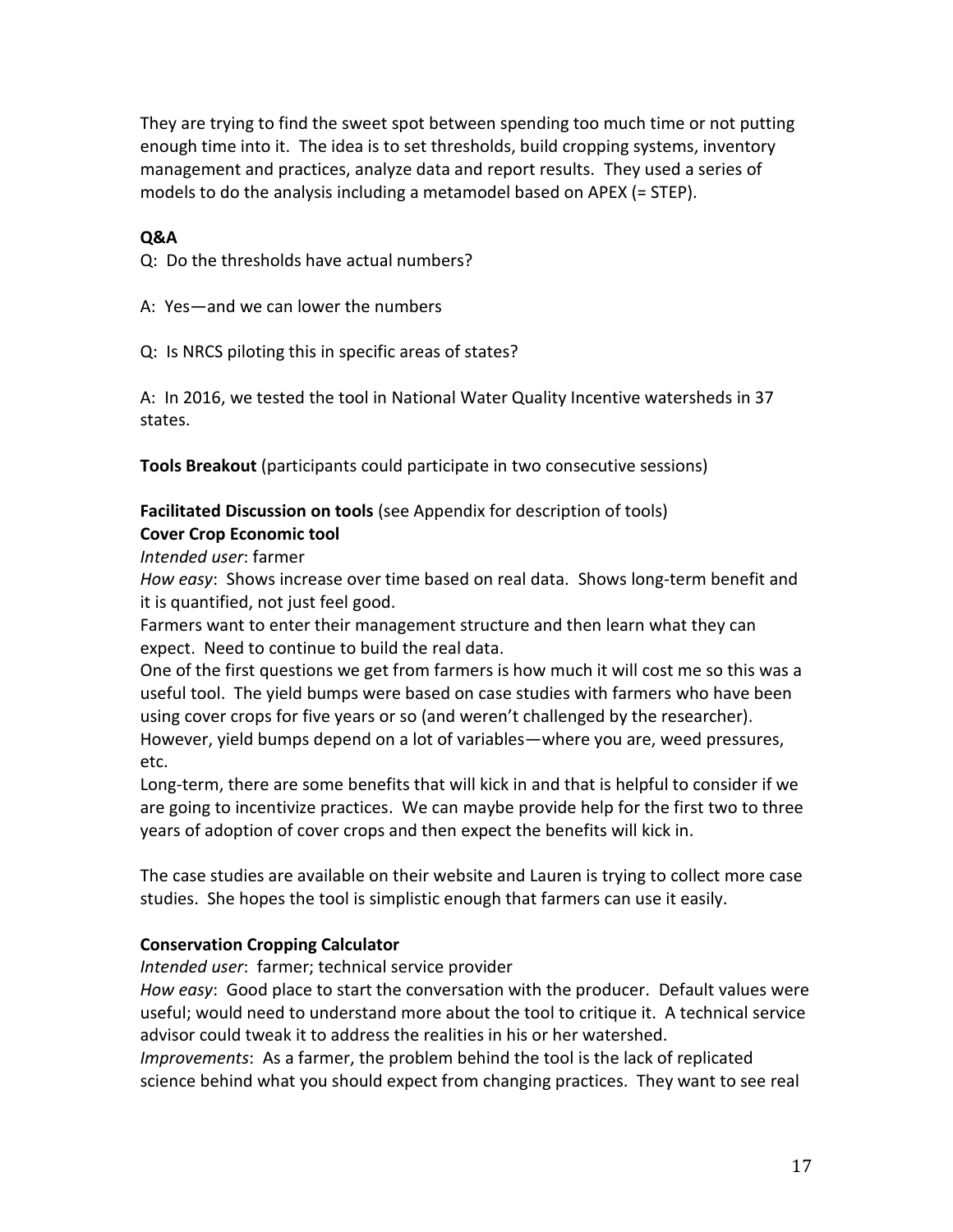science. We appreciate that they are refining it (this is very new, only a few months old). Normally, farmers pick their own values.

### **NRCS Resource Stewardship Evaluation**

*Intended user*: landowners, farmers

Most farmers have a stewardship ethic and this tool begins to quantify that in a way that is tailored to an individual farmer. It could be important for behavioral changes. It also allows you to see a norm and where you are in relationship to that norm—that allows you to be pro-active rather than reactive and it also acknowledges what you are doing really, where you are really succeeding.

Champaign County (Illinois) is doing a 5 star award for stewardship just to get conservation cropping systems into the conversation. It is similar.

Likes the benchmark categories and option to run different scenarios and give some feedback to producers.

Good visual way to holistically think about conservation planning.

USDA NRCS is hoping it will help fill out the environmental evaluation in the conservation planning process. Helps reinforce the holistic nature of conservation.

## **GeoDesign tool for watershed scale planning**

*Intended user*: stakeholders in watersheds

Provided hard data, science and good numbers to make decisions. Could see how it could be used as an activity/visioning process to think about the science and what they would like to see their watershed look like.

We haven't commoditized ecosystem service so this was a way for people to collaboratively decide on an ecosystem service. Running the tool opened up thinking about a carbon payment, or a processing facility for perennial crops.

A potential limitation is that it requires fancy technology (touch screen). They do have a web based version. The big format allows multiple people to stand around it.

## **Profit Zone Manager (AgSolver)**

*Intended users:* farmers and landowners

Using it for several projects in Iowa but only have one year of data. Doing a project with Pheasants Forever, NRCS following up with conservation planning.

Also using it with Soil Health partnership—in early stages. Farmers seem really interested. You don't have to enter information by field. That helps with the large acreage farmers (they have spatial software and now this can integrate that data with their economic data and they really like that).

The utility is really high. The only down side is you have to go to every single farm and landowner but it is very effective. Might want to incorporate with other tools in larger watersheds.

It turns the focus from yield to profit and changing that focus on a wide scale level would be significant.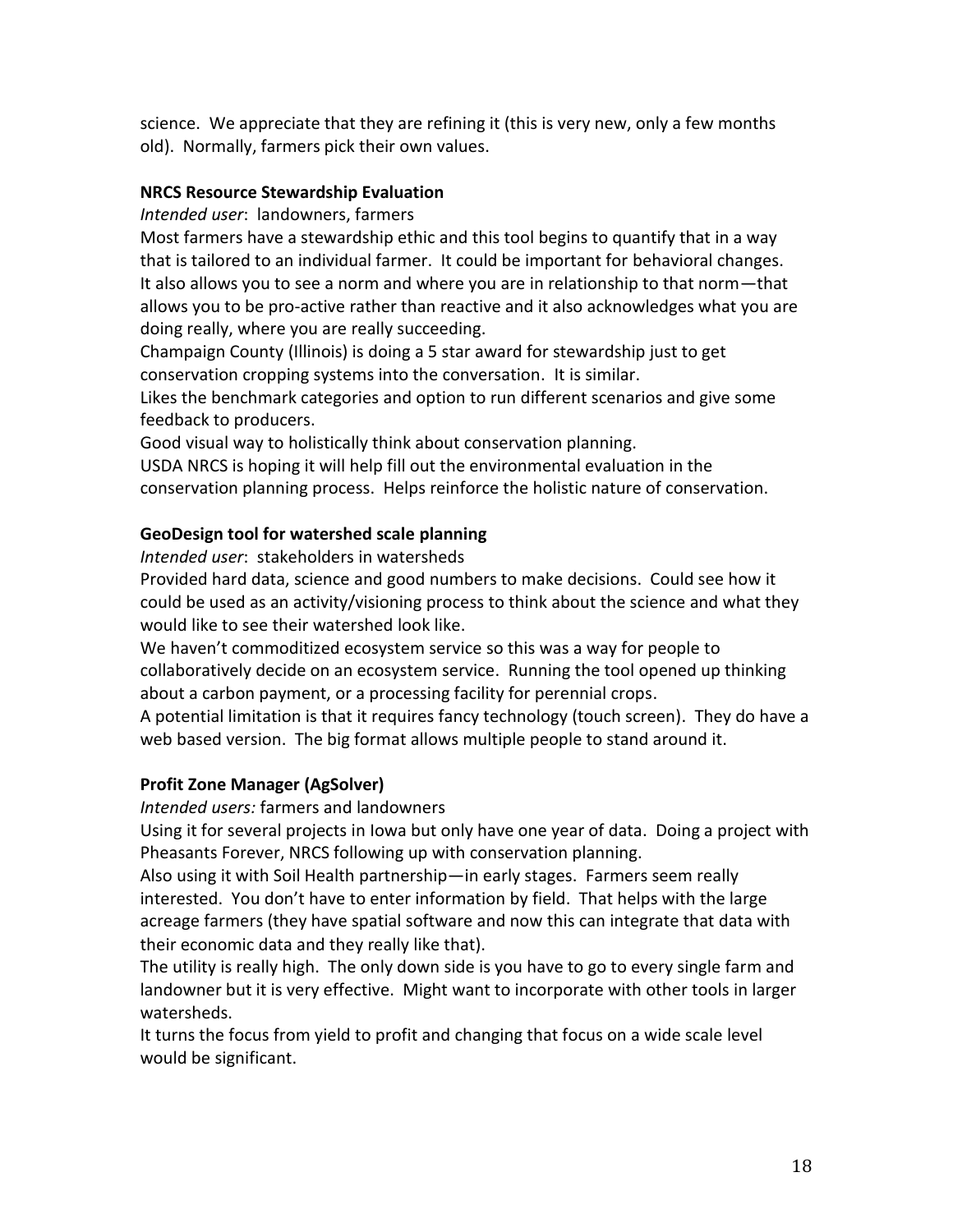#### **Summary Discussion**

The tools help with discussions on values and emotions to help guide decisions. One of the challenges with the tools is they need localized data to drive them. You have to trust the information that is in them. As we're trying to increase adoption, we'll encounter the skeptics who want to see the data. You have to have really good data and lots of security with that data (the wait and see crowd).

We would like to see compatibility between the tools (easier uploading of information and data) and the ability to overlay one tool over another. We would also like the ability to expand on the tools, adding multiple layers of information.

Another tool that we could include is the Agricultural Conservation Planning Framework (see http://northcentralwater.org/acpf/). The ACPF identifies potential sites in watersheds that could use more conservation practices.

The tools provide lots of information but that is also a challenge. Who can use them? Which tool? What is it going to take to move the needle?

The farm economic model (FEM) —Tarleton State University—is also a good tool that can estimate the lbs of N, P and soil that can be reduced with a dollar value attached. Any tool that is based on a field-by-field analysis will take time and lots of data.

#### **DAY TWO: Economic development strategies and the Agency Update**

## **Incorporating Economic Efficiency into Watershed Planning: Adam Kiel, Iowa Soybean Association**

We need more economists at our meetings.

The total value of Iowa cropland: \$200 billion in 2015. The cost estimates of implementing the Iowa Nutrient Reduction Strategy include point sources at \$1.5 billion plus \$114 million annually and Nonpoint sources at \$1.2 - \$4 billion plus \$77 million to \$1.2 billion annually.

We are managing huge investments of public and private dollars in these watersheds but do we talk about the return that taxpayers are getting for these investments? We need to start talking about assets, expense ratio, investment strategy, risks, performance, purchase information, management fees, etc. We can use watershed plans to outline the investment opportunities for funders and farmers (Cedar Creek Watershed Plan: a water quality investment prospectus. Cedar Creek is in the Raccoon River Watershed and is a 33,000 acre watershed, 90 percent agriculture).

1. Investment goals: In 2016, 5 percent N reduction with goal to reduce N loss by 41 percent and P by 30 percent.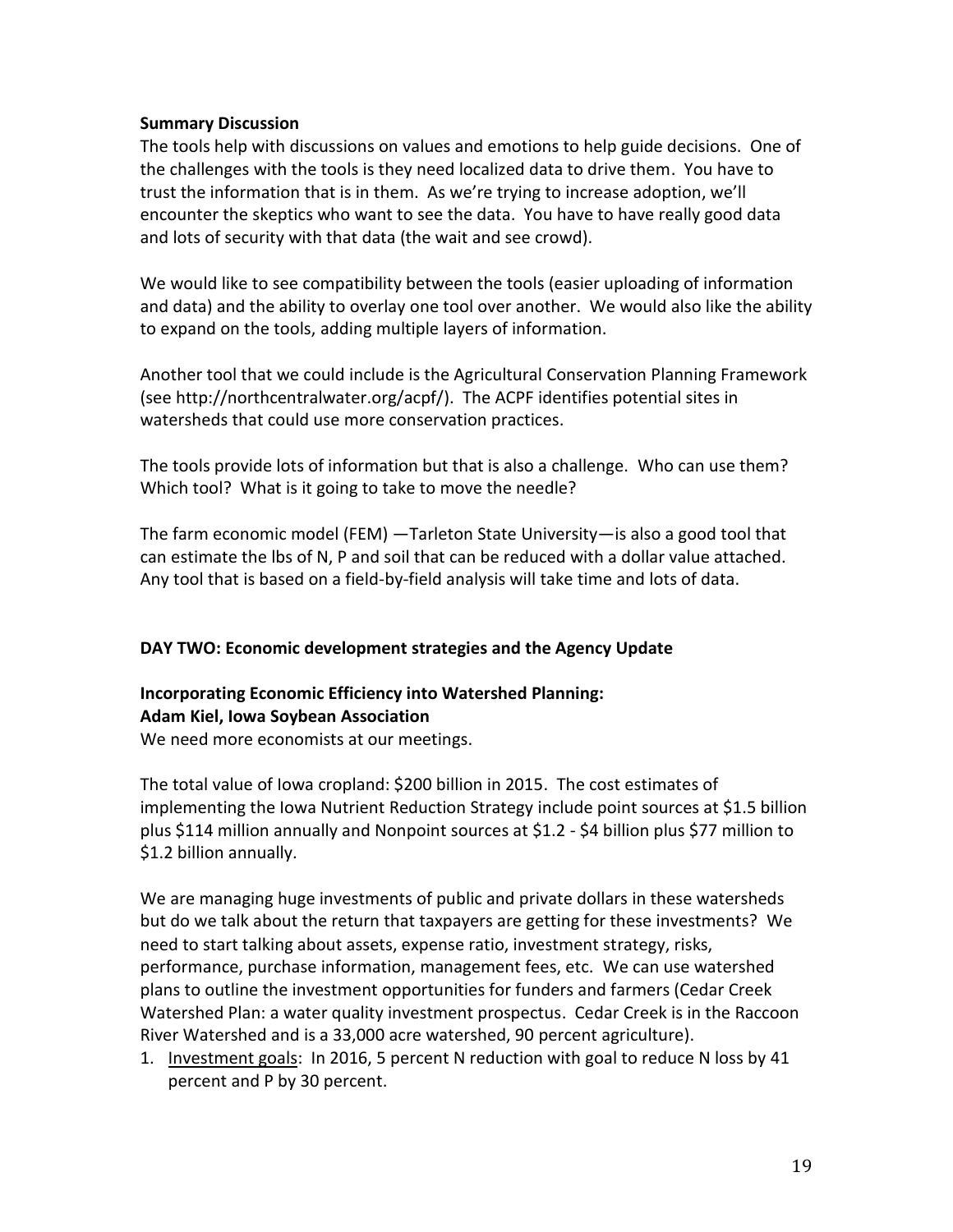- 2. Investment Performance and Risk: Graphing performance and risk of practices that can be used (percent N reduction)—look at this graphically and demonstrate performance (from literature). Also graph the risk (showing error bars—standard deviation around science assessments). Pasture, land retirement and perennial energy crops end up on top but Iowa Soybean Association (ISA) wants to keep the land working. With nutrient management practices (4R's), there is a 10 percent reduction or less. With cover crops, performance of investment increases. With edge-of-field treatment or drainage systems, the performance goes up. So the ISA best return on investment is edge-of-field treatment and cover crops and not so much focus on the 4R's.
- 3. Investment strategy: 33,000 acres in Cedar Creek = drainage ditch from top to bottom with very productive soils. They used the Agricultural Conservation Planning Framework that shows a menu of conservation practices to use in the watershed. There are lots of opportunities in the watershed. The investment strategy is a series of options with dials so you are trying to set them to meet a certain goal with farmers. They need soil health practices everywhere (reduced tillage and nutrient management). In 15 locations, they need 30 N removal wetlands (\$250,000 to \$300,000 each) and 25 saturated buffers (\$3,000 each), 30 bioreactors (placed at tile outlets where most effective), 300 acres of drainage water management, cover crops on 17,500 acres—all placed where they have the maximum benefit. These are all based on an investment strategy, placing practices where they are needed and not where other practices are doing the job. This just one of 1,600 HUC12s (33,000 acre watersheds) in Iowa.
- 4. Return on investment: Cost per pound N reduction (e.g. N removal wetlands are \$0.52, cover crops are \$5.38, drainage water management is \$6.46, bioreactors are \$1.20 and N inhibitor is \$4.44). They have a plan out to 2036 and show what funders can buy in to (goals established in five year increments with return on investment). The management costs are \$1.2 million/year and the infrastructure costs are \$4.6 million/year. They show project (practices), total goal, unit (acres or structures), cost per unit and total cost.

The Water Quality Investment Prospectus is really a water quality plan but we report it differently. We state the goal (vision about the watershed in 30 years), investment strategy, risks (weather—we have the science), how we're going to manage the investment (25 percent turn-over of watershed managers), how you buy in (grants, other funding sources), what's the performance (monitoring, mapping, modeling what's happening in the watershed, track progress over time), management fees (what it costs to do these projects—it isn't cheap, be up front about this). If we are expected to manage multi-million (and billion) dollar assets, we should HAVE A PLAN.

## **Q&A**

Q: I like the tracking, monitoring and idea of having a prospectus but current returns are not a predictor of future performance, are they?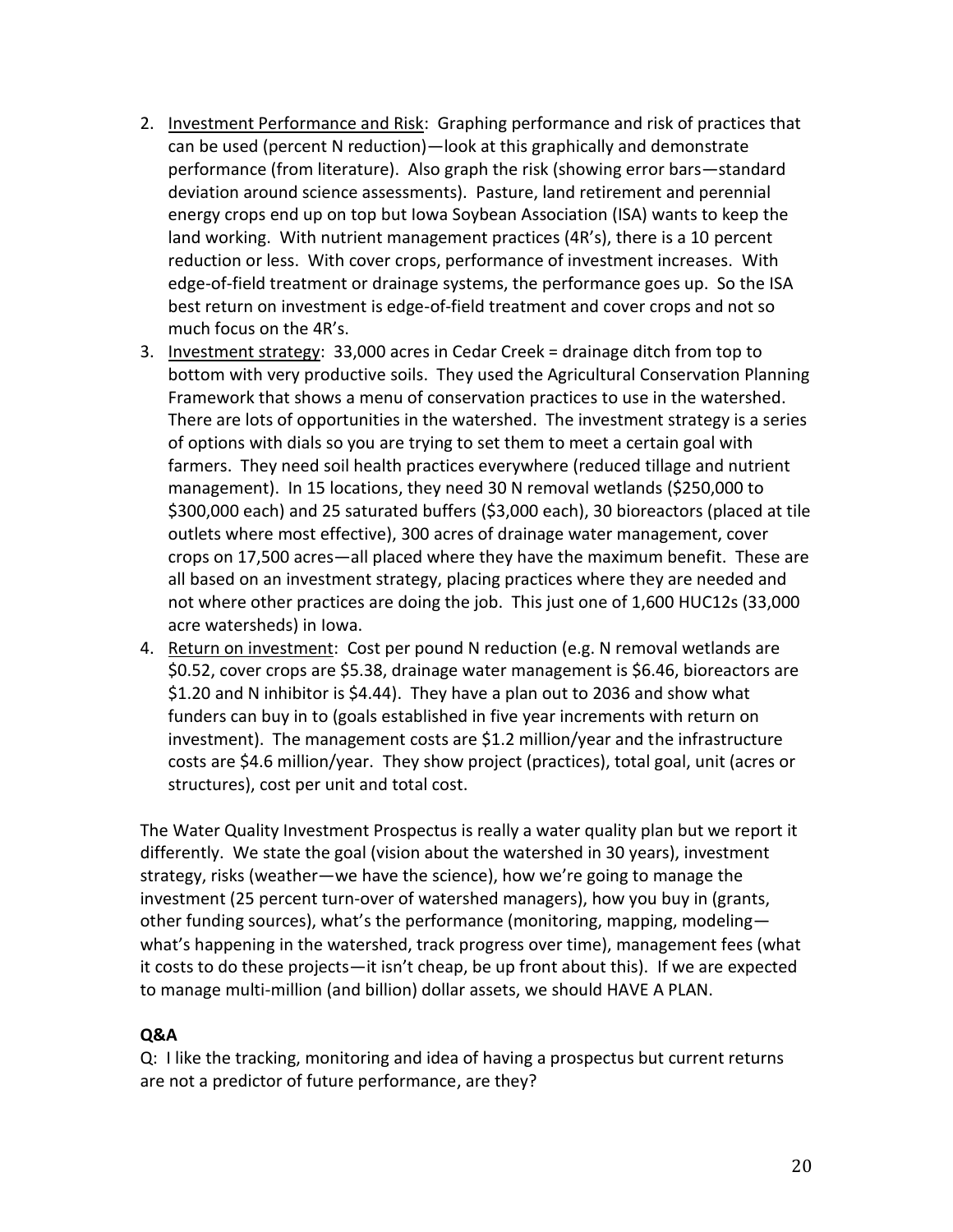A: Our scenario isn't the one that will ultimately be implemented. We use subsequent five-year plans for adjustments.

Q: As an investor, what's the guarantee that this is going to be here five to 30 years from now? I want to invest in the most permanent practices you have.

A: You want a good return, e.g. I'm going to build wetlands with your funds (100 year life span).

Q: What about land tenure changes, policy changes. We don't have permanency, we're on a treadmill that keeps going.

A: We talk about improvements in soil health with cover crops over 10 years. We pay for them a year at a time so policy wise, we need to think longer term.

Q: As an investor, I would like to see the multiple benefits for the money I'm investing (resiliency, pollinator habitat, all of the ecosystem benefits). Chris Johnson (2016) did a paper that talks about the ecosystem services of CRP in one watershed in Iowa to show the value.

Q: I wonder if we don't have an opportunity here. We have better tools and we might be able to generate something better. This group might be able to do that.

Q: I like this idea because you are changing the terminology so our audiences understand this better. If you talk about absentee landowners, they can appreciate this language and be more willing to make the investment.

Q: If I'm investing in farmland in Iowa, we are looking at production values over time (e.g. Corn Suitability Rating (CSR) values). What are the opportunities for improving soil health even if there are water quality benefits and incorporating this into the evaluation of the land? This could also be incorporated into rental rates.

A: I would guess if we improve the soil health, we can justify that the value should be calculated differently than it is now (CSR).

Q: Have you started communicating this approach with farmers? Is the water quality goal buried in the lead? (No—the farmers set the goal).

A: The way we do watershed planning is with the stakeholders and we consider every possible goal (improving organic matter, wildlife habitat, water quality, profitability, productivity) and then everyone ranks them. Some of the work doesn't make financial sense so we need to figure that out. We try to get farmers to focus on practices that are most efficient. Some of the practices (e.g. 4Rs) have benefits but maybe not such big returns.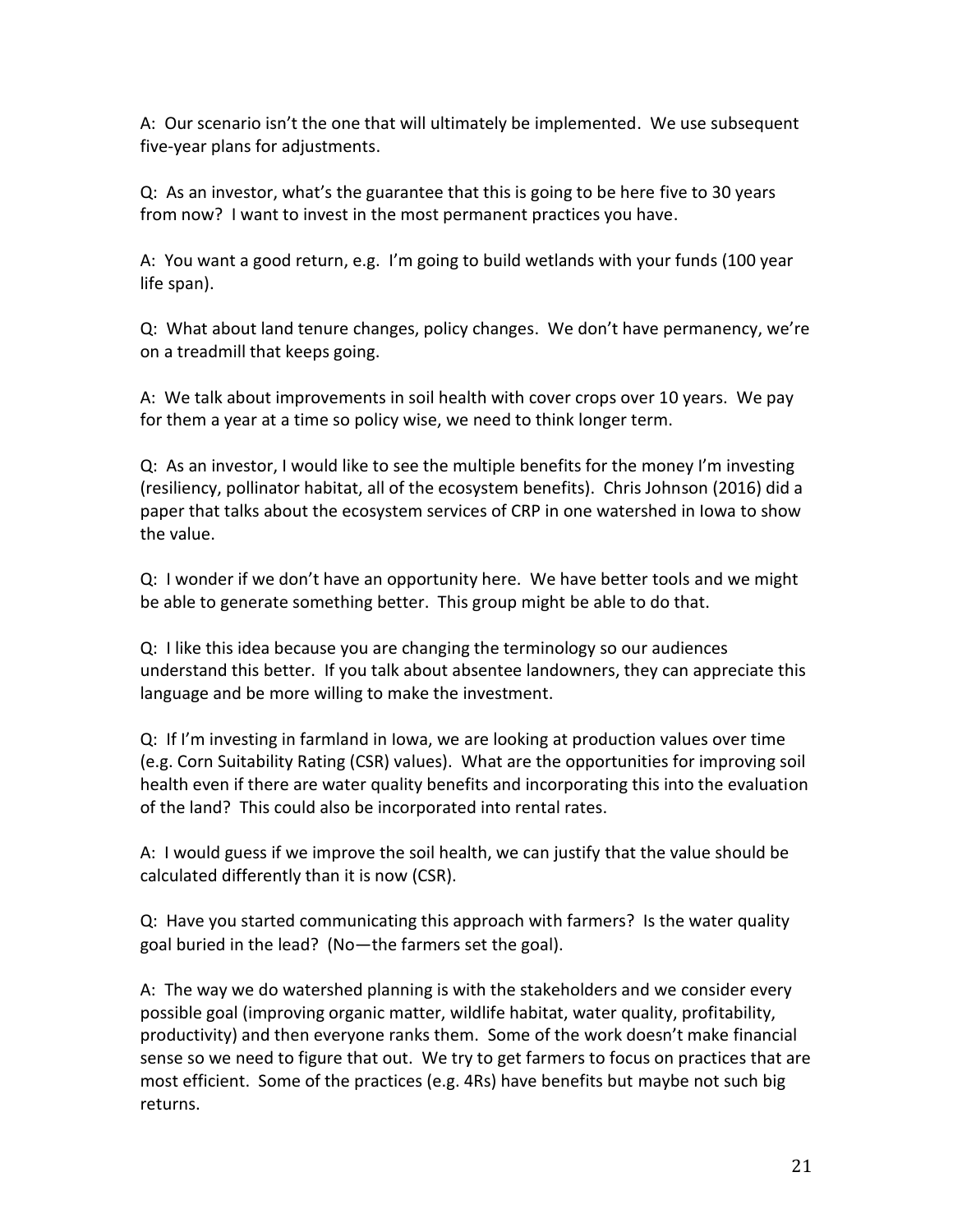Q: It is really exceptional to have the kinds of plans that ISA has in Iowa. There seems to be an institutional bias against this type of planning. How can we reincorporate this back into NRCS (rather than just jumping into implementation)? What's the way to rebuild this back into our approaches?

A: We've worked on 10-11 12HUC watershed plans so far. I don't have the answer.

C: If you want to move from types of plans and pilot projects you have to look at existing policies now (Clean Water Act, farm bill). You have to think about existing policies at county, state and federal levels and how do we do a better job of integrating these policies to achieve our results. There may be some opportunities for this group policy options, etc.

C: We need some sort of commitment for sustainable funding. We also need to invest in boots on the ground for farmers. We need to get farmers to adopt and can only do that with people on the ground working with these farmers. USDA and NRCS are stretched very thin as are the SWCDs.

Q: We're talking about return on investment. Usually this is understood on purely monetary terms. We're comfortable with conservation return on investment. Some conservation investments don't offer a direct monetary return while others may eventually offer returns or different returns like more ducks. Have you encountered some confusion among stakeholders on conservation return on investment versus economic returns?

A: Yes, we try to talk about other benefits but they want to talk about dollars and cents. Even farmer needs to think more about return on investment on a different scale, maybe acre by acre that shows getting rid of potholes doesn't make good economic sense.

**Agricultural Conservation through Economic Development: Open doors to scalable solutions by embracing new partnerships and focusing on economics: Karen Galles, Great River Greening/Nicollet County SWCD and Marcus Grubbs, Future IQ** To infuse conservation into a more traditional economic process, we need to expand the conservation toolbox. We have started doing this based on work that has been done in the 7-mile creek watershed in Minnesota. It has been worked on and studied extensively over the last 20 years (it is in the MN River Basin). It is a heavily drained landscape, both flat and steep. In the last three years they have added 70 structural BMPs, 1,000 acres of cover crops and 300 acres of controlled drainage.

The Need: We're trying to deliver conservation assistance differently and we're having great success, yet it seems simply impossible to scale up our success to an entire basin. Over the last three years, we have gotten lots of practices on the ground. The human capital is the one thing that is absolutely necessary. How can we expand to basin wide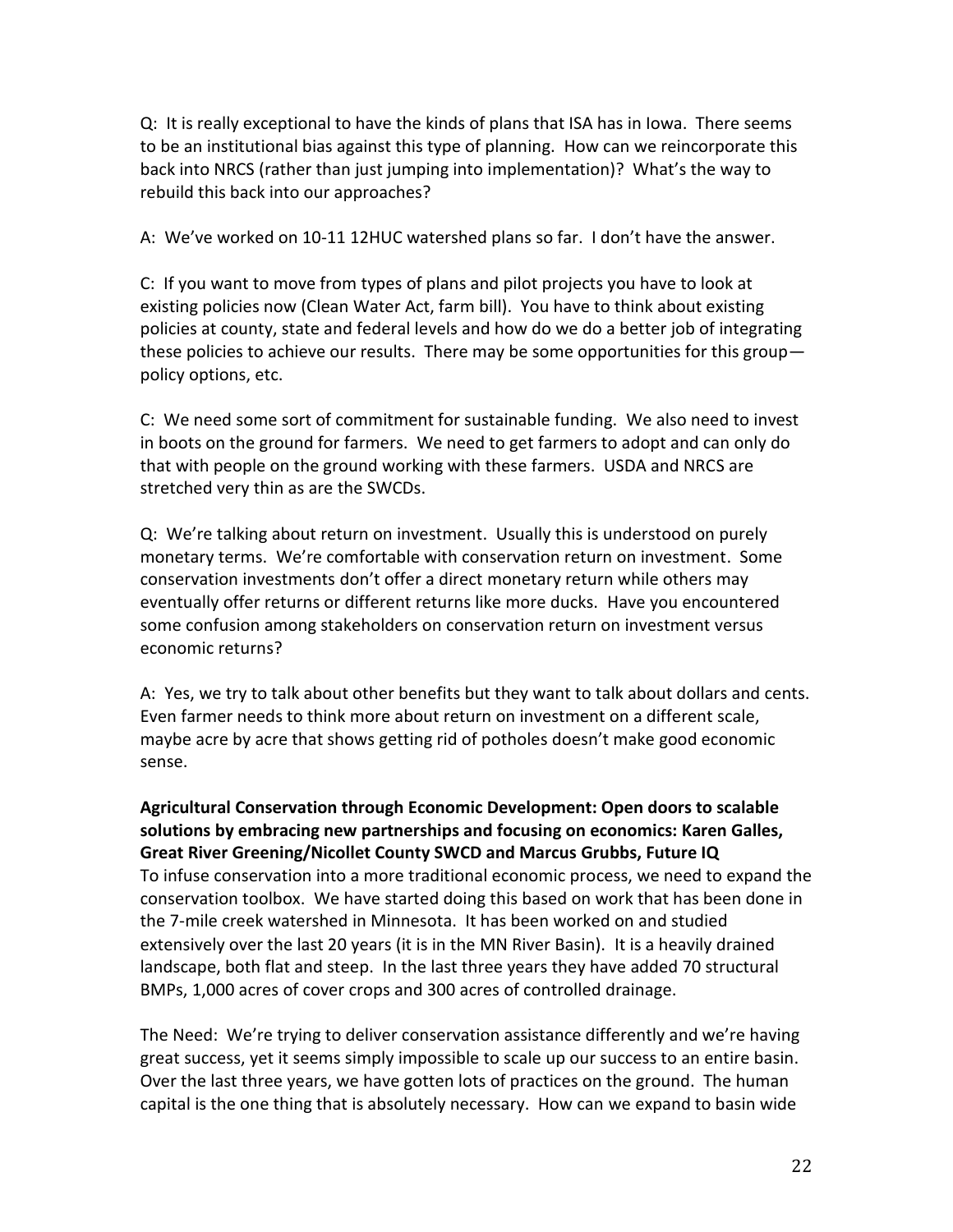implementation? The farmers want additional crop and market options—be seen as conservation heroes and less dependent on government programs. The stakeholders want to know how they can affect the future of agriculture in a way that improves farm incomes, conservation and community well-being. Our scalable solution (economic development) is:

- Create additional crop and market options for farmers
- Develop markets for crops that generate conservation benefit
- Ensure that solutions add to farm-gate, local and regional economies

## Economic development basics:

Economic growth and development includes the quality of jobs, how much they pay, what does the regional economy look like and how we diversify it to create a stable economy. There are lots of public-private partnerships that focus on economic development. To do this work, they focus on quality of place (why someone wants to live here), natural and built assets (infrastructure and protecting natural assets) and workplace development. All of this attracts businesses that bring in more jobs and this helps them (business development). They usually don't think about agriculture and probably don't think about conservation either.

Their toolbox includes assessments (what the economy looks like), coalition building, visioning (what kind of future do we want for our economy and how do we get there) and pursuing opportunities (they chose the opportunities they want to pursue and can attract other resources).

Example: Ammonia fiber expansion (AFEX pellets) (a promising technology for utilizing biomass to make renewable fuels and chemicals as well as animal feed). They treat cellulosic biomass and turn it into something that is useful as a commodity (the biomass is pelletized and can be a ruminant feed to replace corn grain or as a biorefinery sugar feedstock). Farmers bring crop residues to a local depot, the depot upgrades the residues to dense pellets, AFEX pellets are transported to sites of uses and go to cattle feeding operations or biorefineries producing fuels and chemicals.

The challenge: The conservation professionals immediately objected to taking more residue off the land. The response was: if we take more stover, we can also ensure that we use cover crops, other forms of perennial crops in strategic places. "Skate to where the puck is going, not where it has been."

In the 7-mile creek watershed over the past three years, markets, technology and policies have been creating opportunities in Minnesota. Now they call their stakeholders "shareholders."

- Developed collaborative geo-design tool
- Faced deep skepticism about taking stover but, using the collaborative geo-design tool, they were able to bring people around to the idea that this could create conservation benefits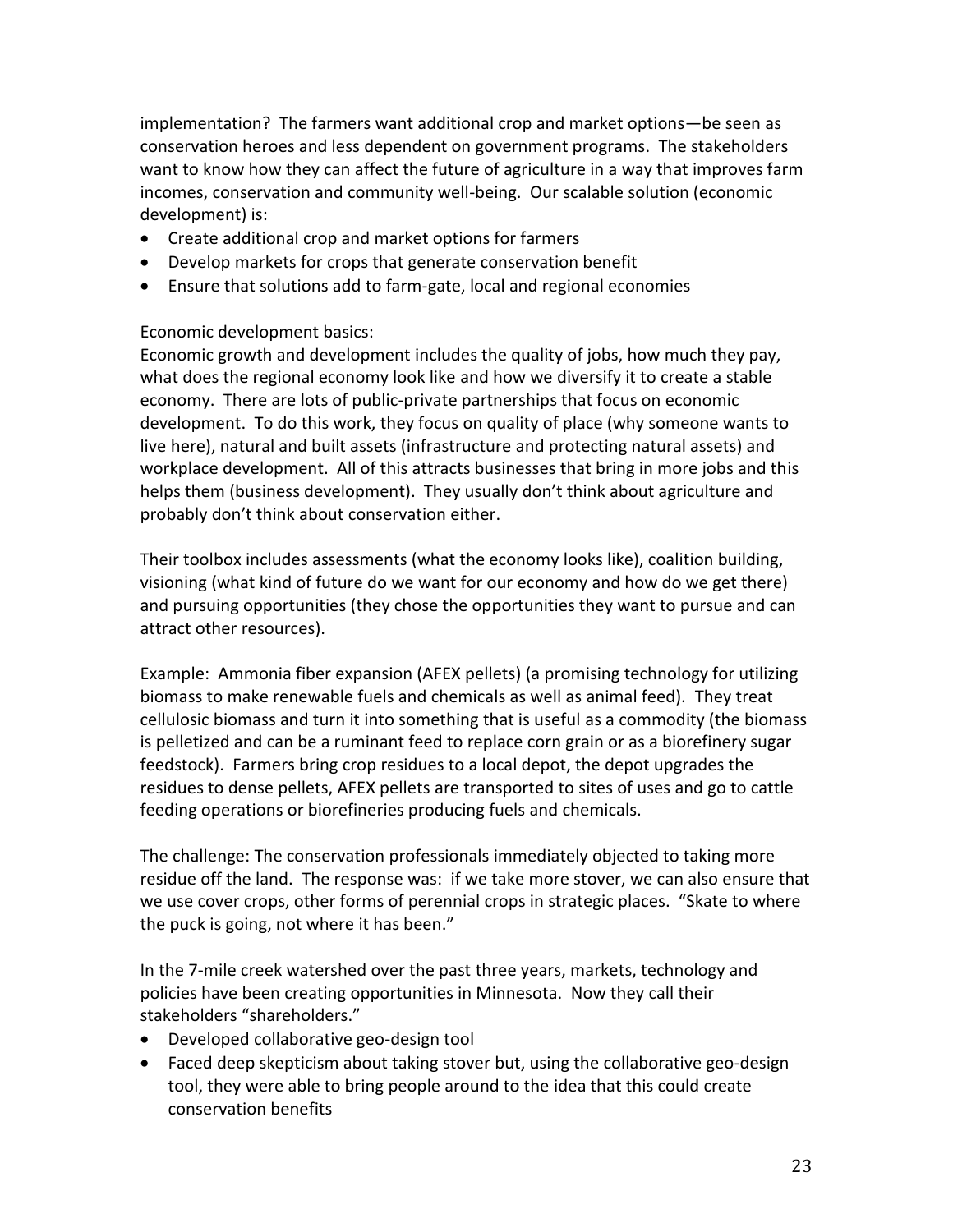- Brought in a market coordinator for the new Ag Bioeconomy project. They created three phases:
	- 1. Shared learnings: Over four months they sponsored a series of presentations on biomass, harvest and transport, regenerative grazing, etc. This was critical for the human capital, getting people to work together (taking the "no buts" to "yes, then...")
	- 2. Future scenarios (what future of ag in southern MN might look like). They interviewed everyone involved in the process and translated that into what the drivers of future ag might be and what could create the future they want to head towards. They drafted five scenarios (e.g. 20 years from now we have cellulosic EtOH, local cellulosic processing, on-site stover, increased animal ag, winter annuals, early covers and others). They explored these scenarios with the geodesign tool (e.g. with new buffer law in MN, make the buffers harvestable) and
	- 3. Next steps (e.g. alfalfa siting, farm economics and biomass processing) e.g. biomass processing is partly economics but conservation has something to bring to the table as well

This is risky stuff but they have a community of shareholders now who have bought into this and want to pursue it. This requires a long-term investment. Ag is a large part of many regional and economic economies and conservationists should be at the table. We should be thinking about taking risks on new ideas that allow you to fail-forward. We need to seek out win-wins. To make Economic Development work, you will need mission alignment, project champions, etc. You need to make near-term farm-gate economics work for you, manage expectations and prepare for the long haul. This work inspires participation and generates trust and respect for conservation professionals. Don't let the perfect be the enemy of the good.

## **Q&A:**

Q: In your watershed you have a unique situation with a deep pocket entrepreneurial family—were they involved?

A: No—they were not involved in the beginning. They came in once we had momentum to see if they wanted to invest. They immediately said yes.

Q: We have a community foundation in central Illinois that is asking these very same questions—how do we get triple wins for the small rural communities? What we lack is the connection of the various expertise coming together. When you look around for partners to support this, your community foundation might be a perfect investor (e.g. as a convener, support some of the tools you'll need).

A: I agree. What we really needed was patience—it took a long time. We had two coordinators on staff.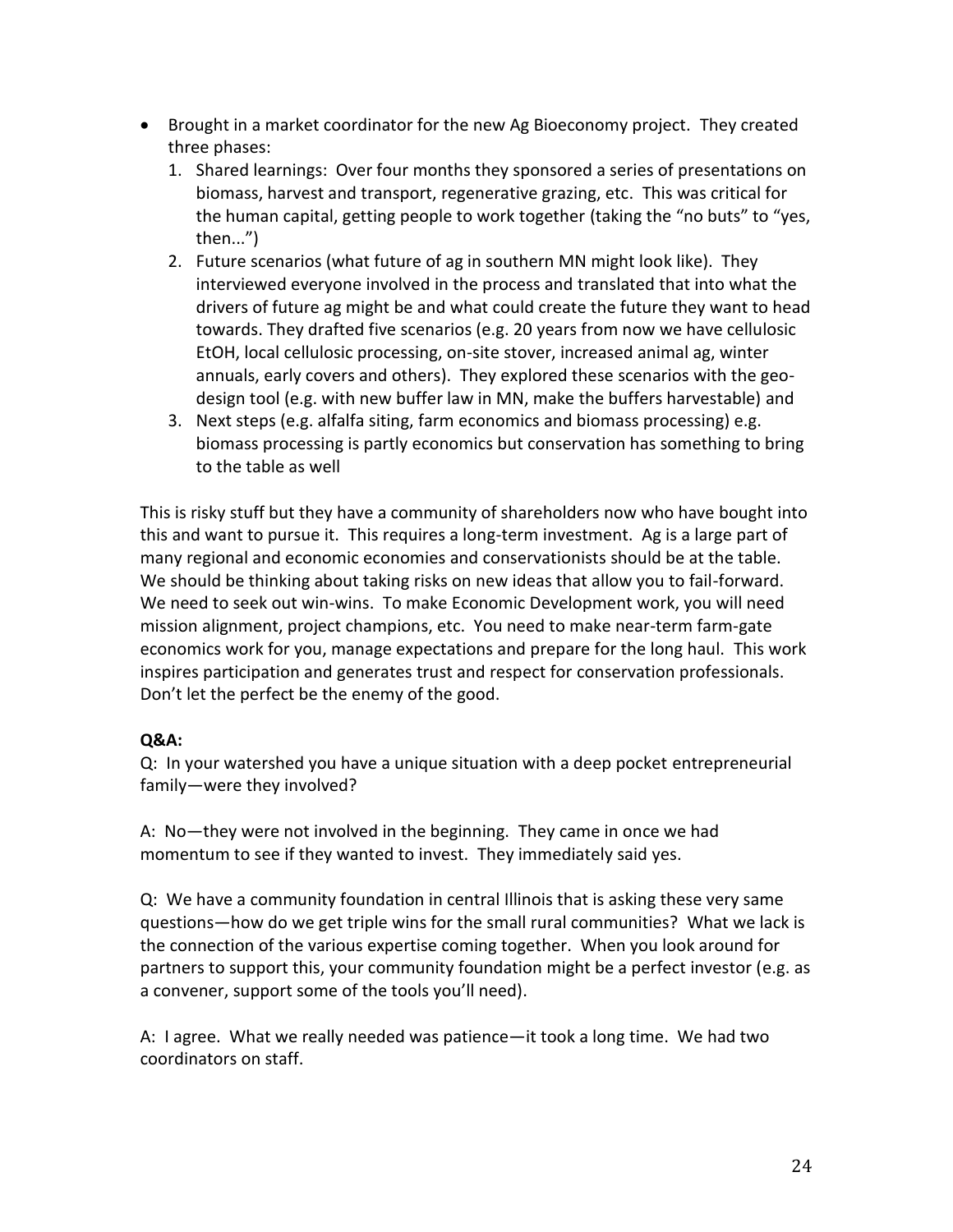# **Discussion**

Are you specifically involved in a project that is incorporating economics into planning and implementation—and what is that? [*most groups didn't get beyond this question*]

- Have two projects focused on finding markets for perennial crops and pasture on marginal lands
- Illinois project working to see if downstream will pay for upstream practices
- Shifting conversation from TMDL implementation to more positive soil health discussion
- NRCS thoughts about incorporating technical assistance for economics
- Using AgSolver to look at wetlands
- City of Cedar Rapids is looking at how they can update their plan to incorporate economics, have big ag companies in the city so tie to the supply chain
- Notre Dame RCCPP project—three to four years of data from very small watershed, now has 70 percent of watershed in cover crops and have resource economists coming in from Iowa State
- Fishers and Farmers using simple economic calculator with jobs added, will start looking at ecosystem services
- LaCrosse cover crop seed offers services to farmers based on economics and is driving demand for seed by farmers
- Talked about Iowa tax and how to increase the political will to add the tax to the system
- Concept of watershed projects with timeframe that forces you to spend the money quickly—how do we change that?

Based on what you've heard, what is your vision for the future about incorporating economic considerations into watershed planning and implementation?

- Need funding to create a plan, reasonable expectations you can implement the plan
- Need for long term funding and stability for these projects—too much turnover
- Efficiency in cost per pound but also need to value downstream benefits
- Need to get public to accept value of ecosystem services
- Need economists to engage in watershed planning activities. Should also add a social scientist and someone with marketing expertise
- Soil health practices and value returned. Benefits of more streams to fish in, flood control—need to communicate with local businesses (how we can leverage our money better)

What support do you need to better incorporate economics into your watershed/water quality projects?

- Farm bill and other state policies to nudge us towards economic solutions
- Investing in people and job performance that are less siloed
- Alignment between economic folks, university types who can help with the discussion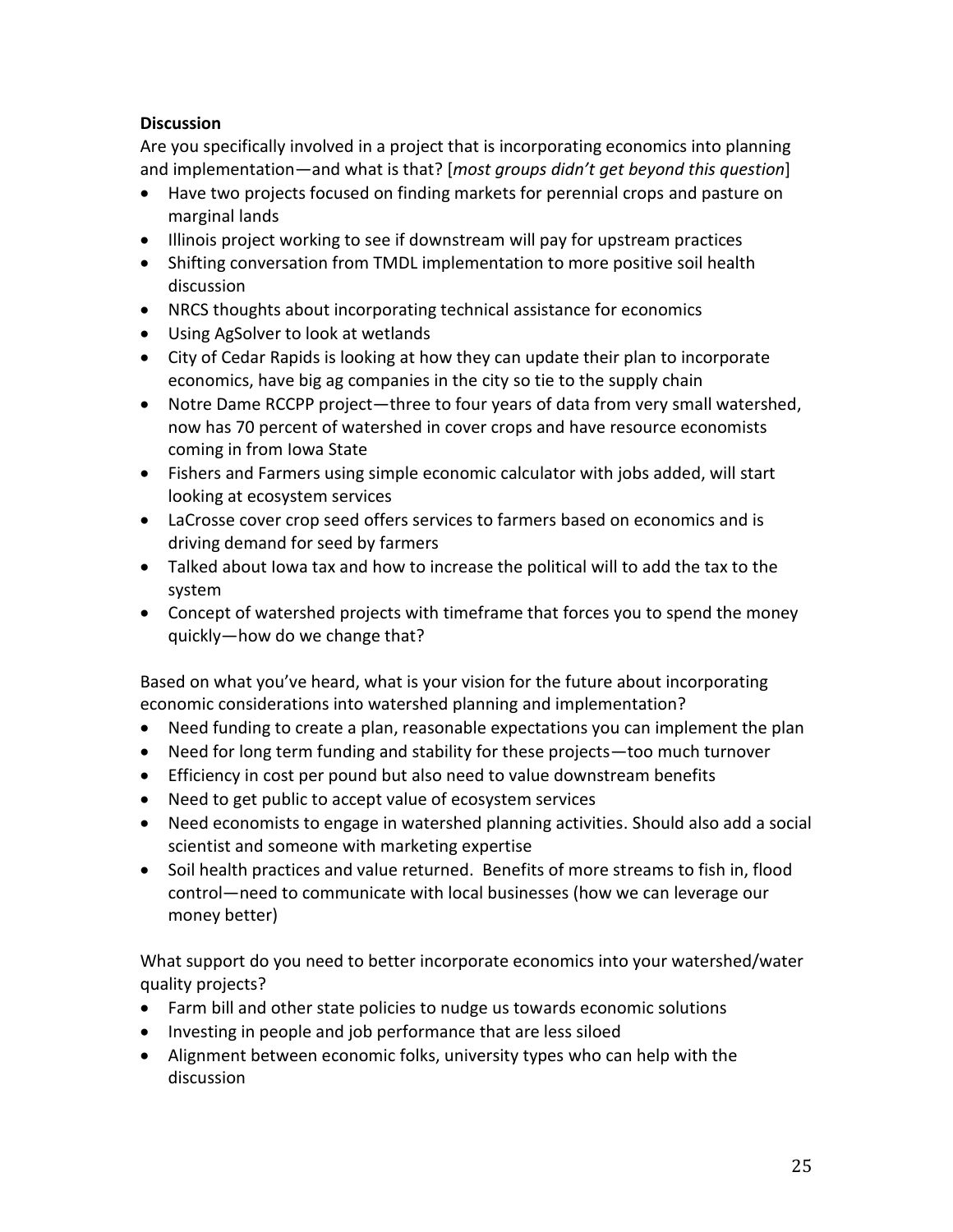### **Agency Updates: Mark Rose, NRCS-Washington, DC**

This is his third LMW meeting. Chief Weller is very high on investment opportunities. The State Conservationists need to hear Adam's presentation about converting a water quality plan into a Water Quality Investment Prospectus. This is how they should be operating. The Agency is trying to get back to conservation planning and get it at the forefront before the dollars go to farmers.

The Agency has made 1,000 new hires but there have also been some retirements. They are low on technical assistance in the field but are making some headway in this. They had a good year in 2016 and obligated over \$1 billion in EQIP.

The CIG announcement should be made this week for the 2017 round.

NRCS has reworked the Conservation Stewardship Program in how it is presented to the producers (now 80 million acres). They have put planning first and are looking more closely at resource concerns and tying those to enhancements and practices. The outcomes are tied directly to the practices (e.g. 590) so CSP is looking more like EQIP (payment schedules, evaluation and ranking tool with national, state and local questions).

With the Resource Conservation Partnership Program, NRCS is wrapping up the full proposals with announcement of funding expected in mid-December. They have about 199 projects funded now. They are looking at a January-February timeframe for the next funding announcement. Adam's project would compete well in this.

NRCS changes slowly. They are getting more into urban (mainly high tunnels) which is something that resonates with politicians focused on "food deserts."

## **Q&A**

Q: There are food deserts in rural areas as well, so how can we bring non-traditional approaches to those communities to reignite local food economies, other ecosystem services?

A: Good point. A food desert in rural areas is 10 miles, in urban areas it is one mile.

Q: How much will be available in the CIGs?

A: \$25 million is set aside—the Chief has the ability to increase the amount if there are lots of good applications.

Q: When will the CIGs be due?

A: The due dates will be about the same. Also, we're trying to think about how to present RCPP results to the public (outcomes for a billion dollar investment).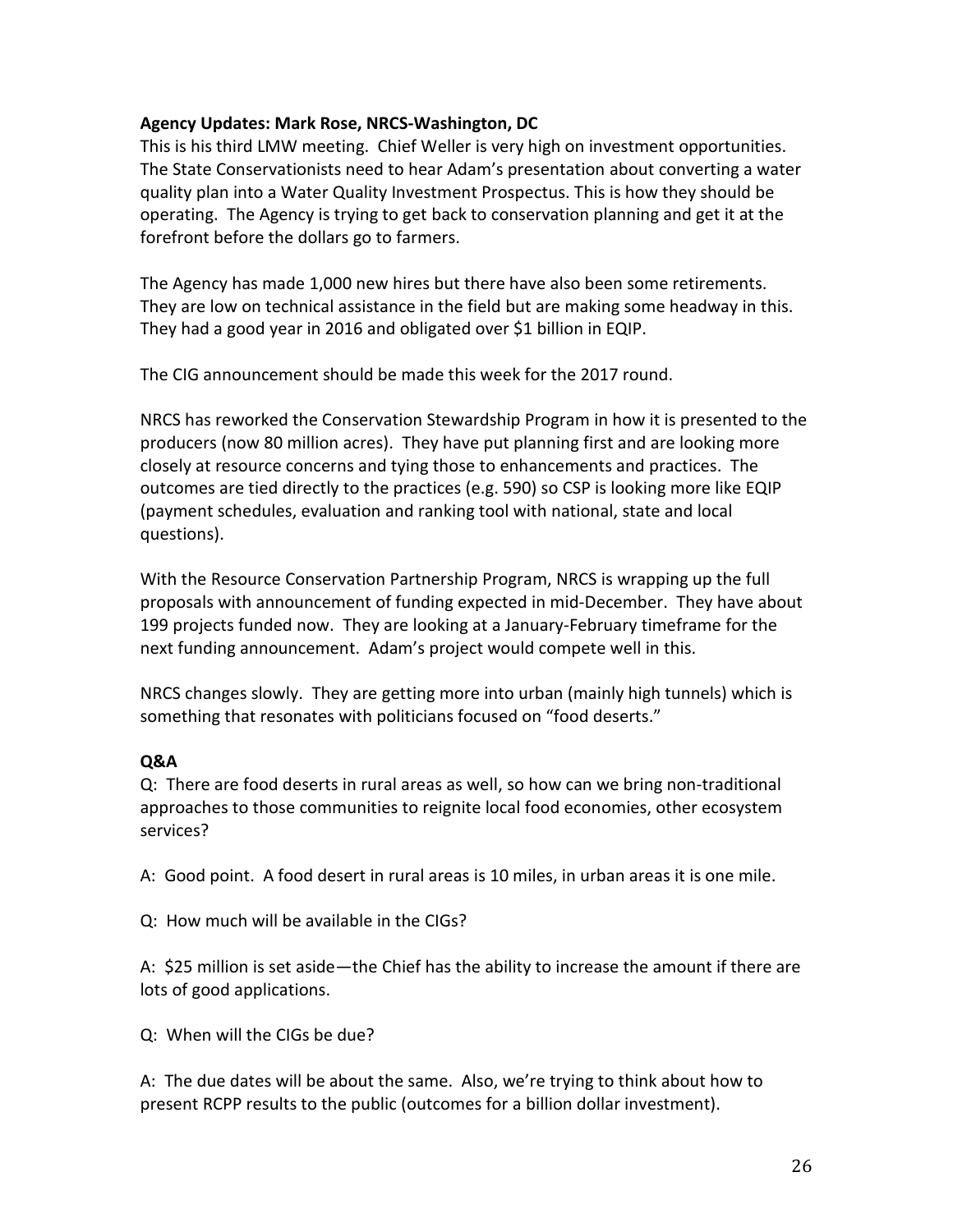Q: What about a measuring/monitoring strategy for the Agency?

A: A farm bill is coming up so we have an opportunity. You guys will drive what is in the next farm bill. RCPP is a good program but has some challenges. CSP is now the next step beyond EQIP.

Q: Anything else about measuring outcomes?

A: There are discussions but I don't know the details. One of our concerns is what is in it for the producer with edge-of-field monitoring.

Q: CRP is with FSA and not with NRCS—would Congress ever consider moving it back to NRCS?

A: Conservation plans should look at all USDA programs (including CRP). CSP is a working lands program as is EQIP but CRP takes land out of production. It isn't fully benefiting society. Although it helps the environment, it isn't producing food.

Q: But isn't NRCS better equipped to do CRP?

A: We work closely with FSA on CRP and provide the technical assistance while they do the financial management. But there are politics to consider.

C: The inclusion of some acres that weren't marginal into CRP still angers the environmental community.

A: NRCS is working with FSA on the land that is coming out of the CRP to make sure it is treated in an environmentally sound matter (an announcement is forthcoming)

Q: What about the 60-40 rule in EQIP which requires 60 percent goes to livestock practices? Is there some way to figure out a point ranking that would help the fly over states?

A: We're looking at 60 percent nationally. There can be states that obligate only 5 percent to livestock, the rest to crops. We're creative—if the farm is generating silage to support livestock, it can qualify.

C: We appreciate RCPP for its targeting to certain watersheds. Regarding the partnership aspect of RCPP, some of the partners would like to be more involved in signing up producers and implementing practices.

A: Yes. One opportunity is the alternative funding arrangement. Here, the partners are doing the contracting, and do everything except for the eligibility portion. Remember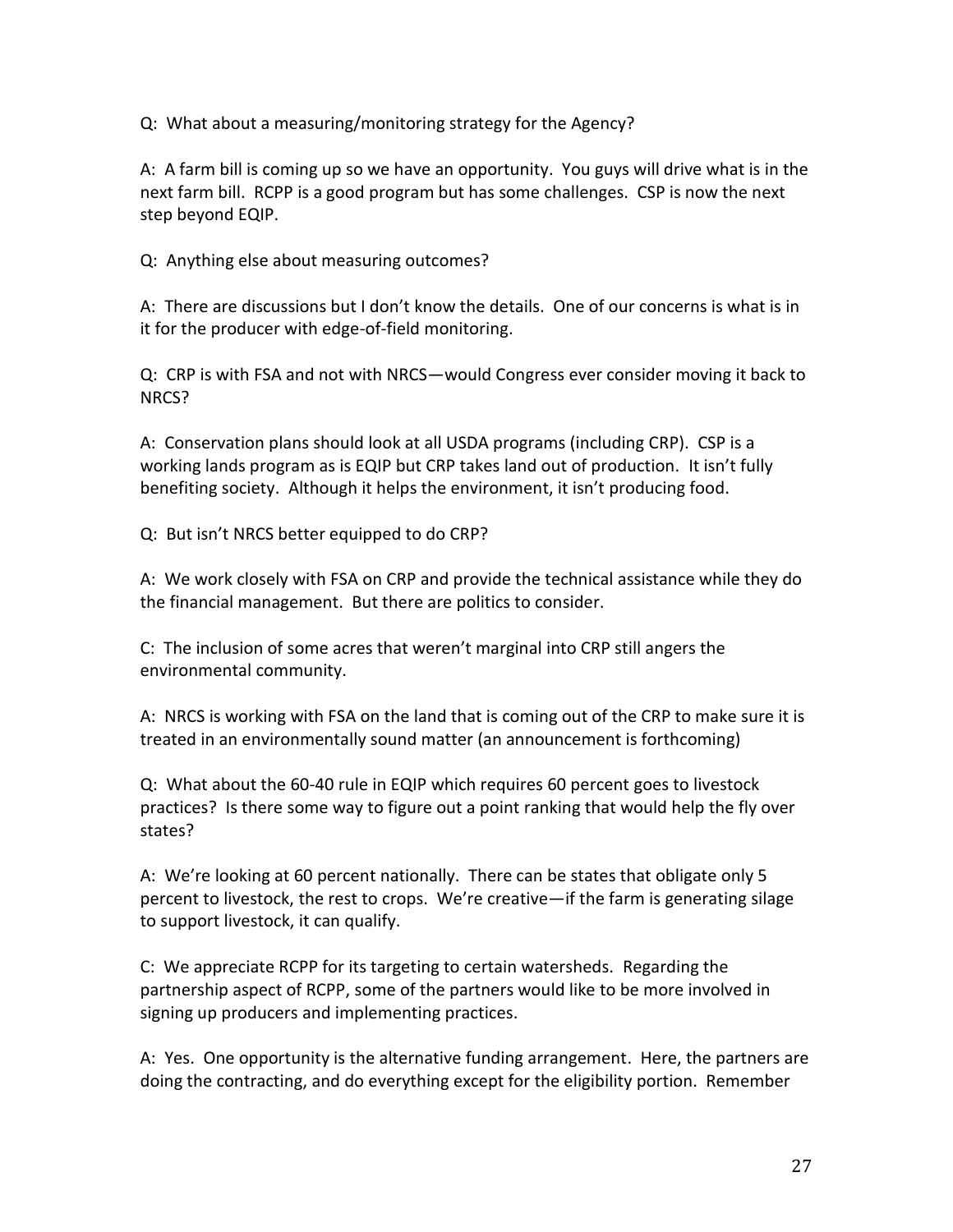RCPP is not a grant program. You have to do something to get the money and the producer gets the money. There will be more opportunities to improve RCPP.

Q: The municipalities really appreciate being involved in the RCPP projects. We're still three years out of project completion. We suggest that NRCS allow some time to develop the plan and administrative piece before the project kicks off (this takes nine months or so) so now they are doing a five-year project in four years. Think about when you make the announcement to maximize the work that goes into the front end.

A: The business tool process that NRCS is developing may help somewhat. If you aren't funded, this may tell you what you need to do. The five-year project timeframe is part of the RCPP structure which can be addressed in the farm bill.

Q: We have a sewerage district in the RCPP and the NRCS programs are new to us. What might the farm bill provide for Agricultural Conservation Easement Program-Agricultural Land Easements (ACEP-ALE) funding?

A: It was cut in the 2014 Farm Bill. You have some work ahead of you for the 2018 Farm Bill to restore and increase funding for it.

# **Connecting Watersheds: Economic Resources, Projects and Partnerships: An Overview of the Catfish Creek and Bee Branch Watersheds:**

## **Eric Schmechel, Dean Mattoon and Denise Ihrig, City of Dubuque**

The Upper Catfish creek is a cold water class "B" stream, predominantly spring fed, with naturally reproducing brook/brown trout. It represented the first urban/rural watershed project in Dubuque. They eventually expanded to the larger watershed and developed a plan. The larger watershed drains 72 square miles (46,100 acres) and includes five branches. Land use-wise, 47 percent is agriculture, 22 percent is open space and 14 percent is residential.

When they looked at projected land use over the next 30 years, they predicted a 15 percent loss in agriculture and a 13 percent increase in residential. They made recommendations for improvements including seven critical area detention retrofits (usually flood control but can also provide improvements in water quality). They are building bio-retention into water detention. They are restoring stream riparian areas (stabilization of stream banks). The residents asked why they were spending \$100,000 on a ditch? They had to do a lot of outreach to connect the residents with the stream.

They are also developing a green infrastructure network. They categorized parcels, prioritized them and developed a network. They were trying to connect natural areas. They looked at existing agricultural practices (terrace farming, contour cropping, no-till farming, and vegetated swales). They have 43 critical ag management areas. Their map combines all of the targeting, necessary practices.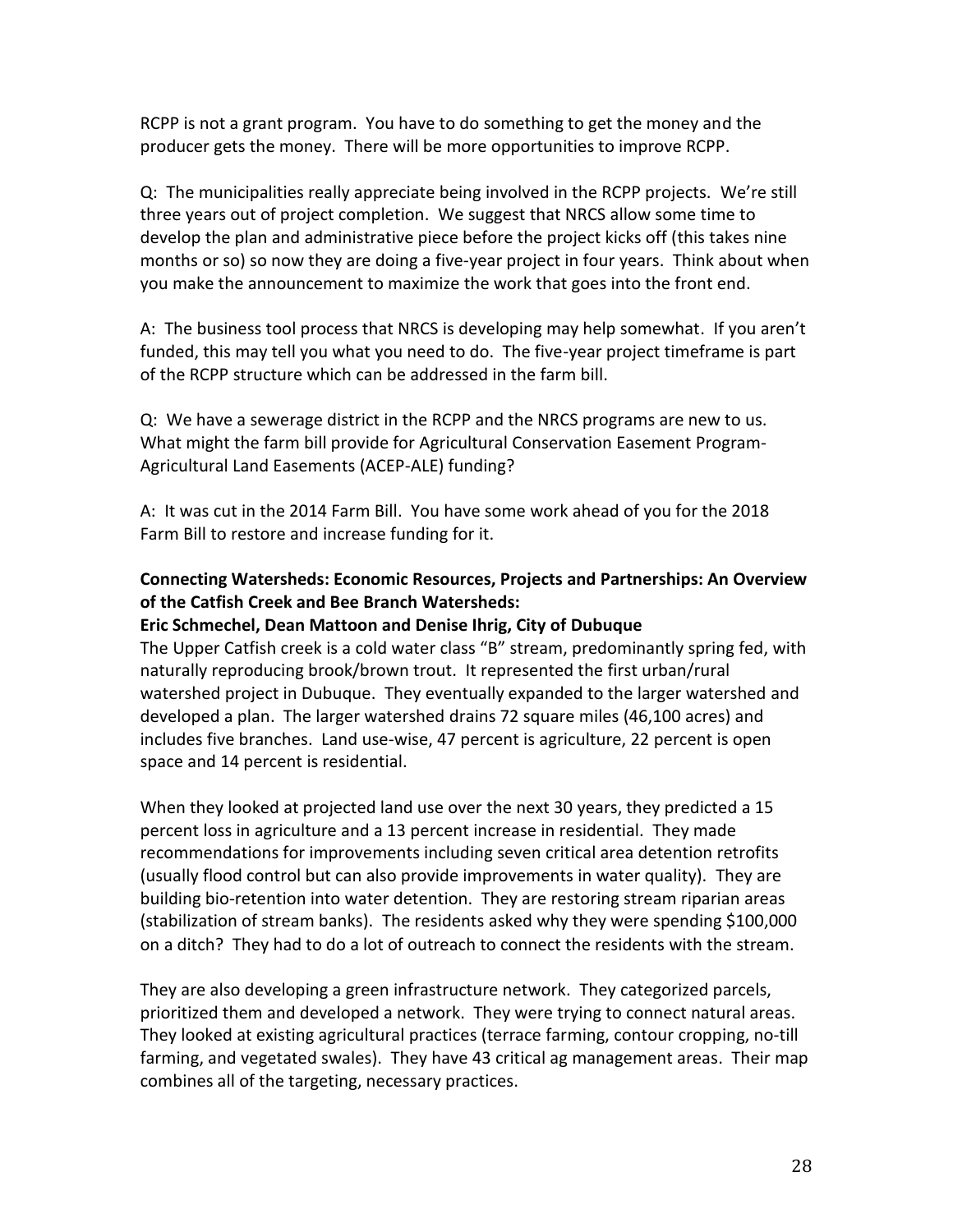In Iowa, they have state revolving funds and sponsorship projects. If a city takes a loan out, the sponsorship project allows you to use \$100,000 from every \$1 million loaned. The Bee Branch Stormwater SRF loan (15 million) made \$1.4 million available for implementation projects split between stream restoration and cost-share programs. They have a big push on soil health and soil quality restoration (both agriculture and urban). They work with just about everyone including colleges, museums, county, cities, local producers, schools, churches, builders, contractors, home owners, county conservation board, etc.

The Iowa Nutrient Reduction Strategy also factors in. The City of Dubuque has NPDES nutrient reduction requirements in 2013 (sewer overflows). They had just gone through an upgrade of their facility but then were faced with INRS. The city did a feasibility study to figure out how to achieve a 66 percent reduction in N by 2030 and 75 percent reduction in P by 2024. They secured a 2014 CIG grant (\$75K) and then the University of Iowa IIHR, Kieser & Associates and Troutman Sanders led to 2015 CIG grant with Iowa League of Cities (\$715,000/three years). They have a 1:1 match from the Iowa League of cities and other partners. This is an integrated strategy, both non-point and point sources to reach the ultimate reduction goals. Initial partners include cities, ISA, IAWA, University of Iowa, K&A and Troutman Sanders. They have a large technical advisory committee. Their goals include creation of voluntary nutrient reduction exchange, development of DNR-approved WQCT framework, Integration of SRF sponsored projects, university-led modeling to target implementation, stackable benefits, ag commodity group participation and expansion of flood modeling capabilities to include nutrients. Next steps include a demand and supply analysis and examining proposed projects.

The Bee Branch Watershed Project is an urban project. It is a series of improvements that will help prevent flash flooding in the city of Dubuque. The watershed is about 6.5 square miles with a steep drop off. Between 1999-2011, the city had six presidential disaster declarations with \$70 million in damages by flooding. Now they are in the process of trying to reduce volume, slow the rate and move the water more slowly. They are converting 240 alleys to green alleys. They use detention bases to slow rates (one uses 12 acres of woodlands; one has 16 acres of prairie). "Daylighting" (redirecting streams which had been previously diverted into a culvert, pipe or drainage system into an above ground channel) is restoring their streams and creeks and they are adding walking trials, native plants and bioretention cells. They are improving the ecosystems. The total project cost is \$219 million with lots of different sources of funding.

#### **Q&A**

Q: In Wisconsin, there have been challenges with trading.

A: We're already working on a 30-year plan. We have a full understanding that the NPDES permits are controlling the process and that trading program isn't the only tool.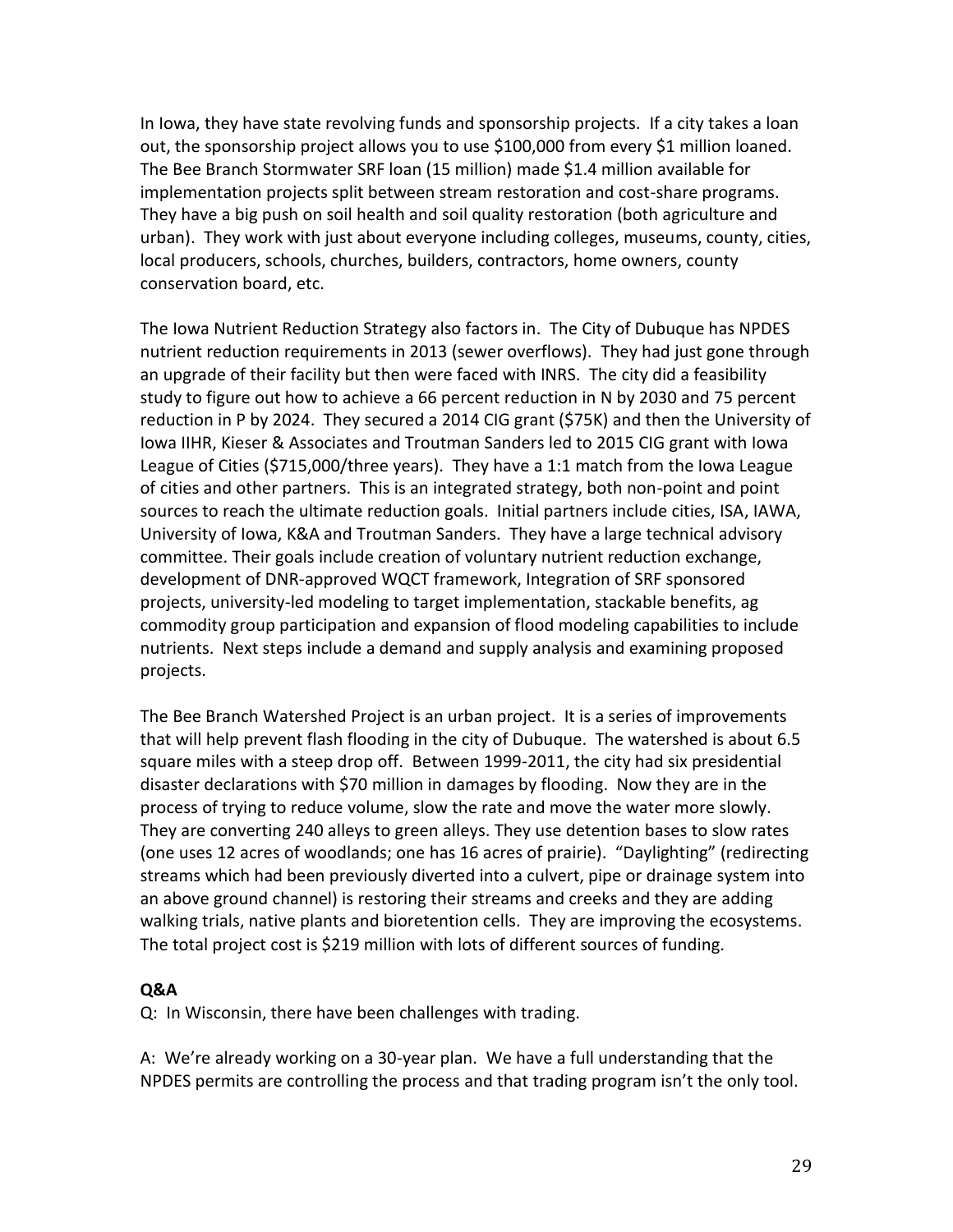We are looking at the feasibility. Regardless of where we end up, we're looking at where these types of programs and projects fit.

# **Next Steps for LMW: Joe Britt**

Outcome of a previous LMW meeting (Michelle Perez, AFT): After the January 2015 meeting, Michelle carried some of the LMW recommendations forward (LMW drafted a memo on how to help NRCS better quantify the outcomes of RCPP). AFT is now launching an external committee that can help NRCS quantify their outcomes and make tools available to the participants. Michelle has also incorporated projects from LMW into her paper on water quality successes. Michelle thinks we should develop a strategy to find funds to direct towards project management and reduce the turn-over problem with watershed managers.

## Ideas for subsequent meetings:

- What about Ray Archuleta (conservation agronomist at the NRCS East National Technical Center) on soil health? We always need to think about the "why" for producers—what is the farmers' "why"—and we need to learn how to value ecosystem services.
- Maybe a future meeting on the 101 of behavior change—what works, what doesn't
- Next step in economics is how to connect with consumers and the marketplace to drive the programs we want to see, provide funding
- We've seen topics on soil health and economics. It would be nice to see farmers talking about business practices. What are their thoughts on what this all means and how do they talk to other farmers?
- Importance of thinking about attitudes at all different levels—social science, social psychology. We could benefit from hearing about this.
- What about community economic development and resilience and taking this conversation further, i.e. keeping young people in small rural communities and what does this have to do with water?
- We're missing flooding and water supplies. Those are real numbers that can be captured. We can focus on the benefits of resiliency and how to prevent future damage.
- Marketing, advertising is really important. There may be different companies who can assist us in selling conservation in a more persuasive manner.
- Taking stock in progress relative to watershed management—what exhibits good leadership? Are there statistics? Are we getting some traction relative to this issue?
- We've done some farmer panels and have paired them with consultants—these work great.
- There are a number of entities that have watershed academies. Extension has also looked at core competencies for watershed leaders.
- Carrots and sticks: what about property taxes? Can we reward landowners who implement conservation? The farm operator responds to market signals, the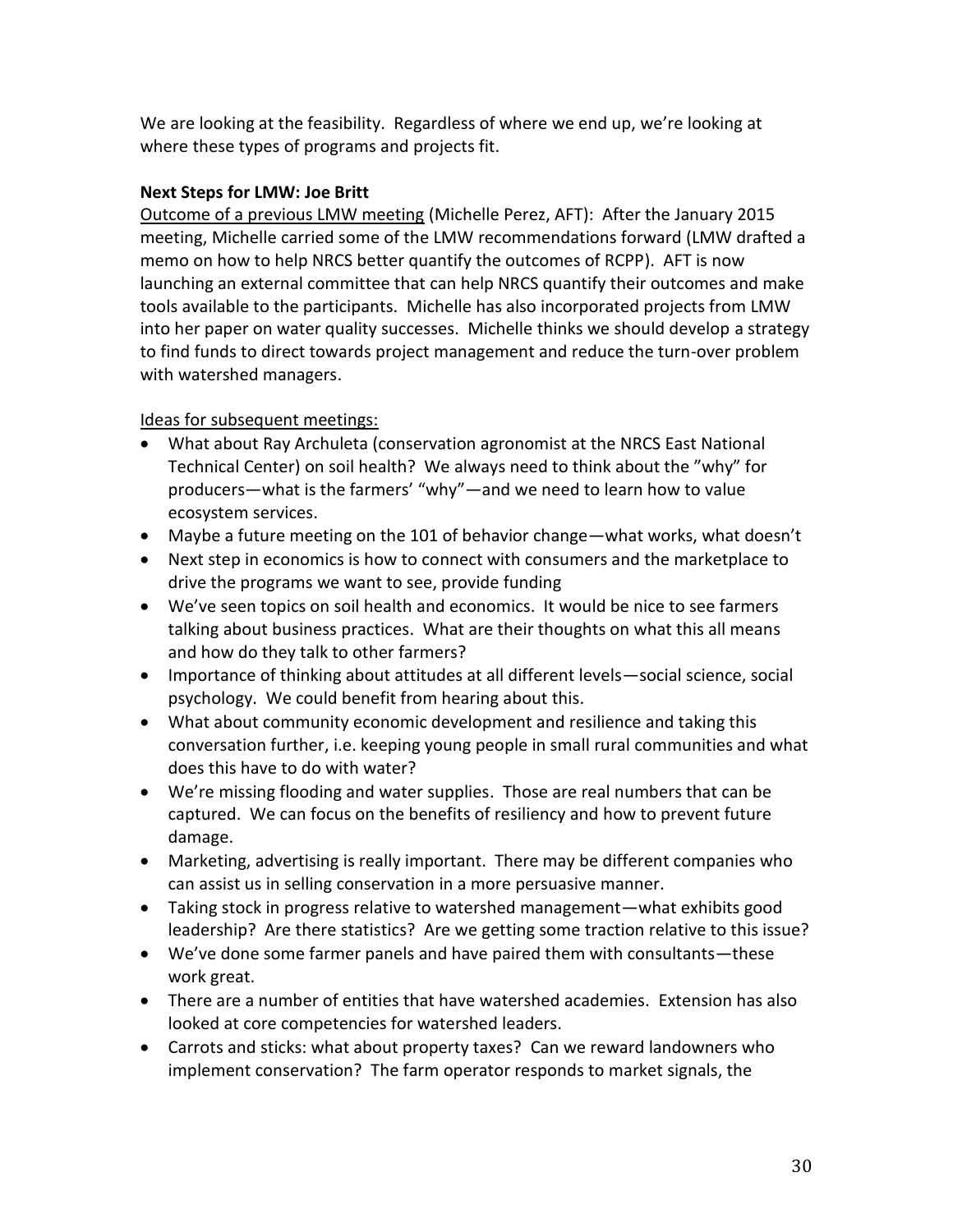landowner pays the property tax and might respond to improvements on the land that have a positive impact on property taxes.

- If we're talking about getting public buy-in, maybe we should look at improvements in public health. How do N and P affect human health?
- Next farm bill: should we consider a policy-specific agenda?
- What about a "red team" (U.S. military concept)? This involves people whose purpose is to evaluate what an organization does and review its assumptions. It would be great if the conservation community would take a look at its original assumptions. We have some environmental problems that have positive solutions, but not all have that. We promise to fix the hypoxic zone in the Gulf through conservation but we probably can't deliver on that. We need to think less about problems that can be solved and more about problems that can be adaptively managed and measured short-term.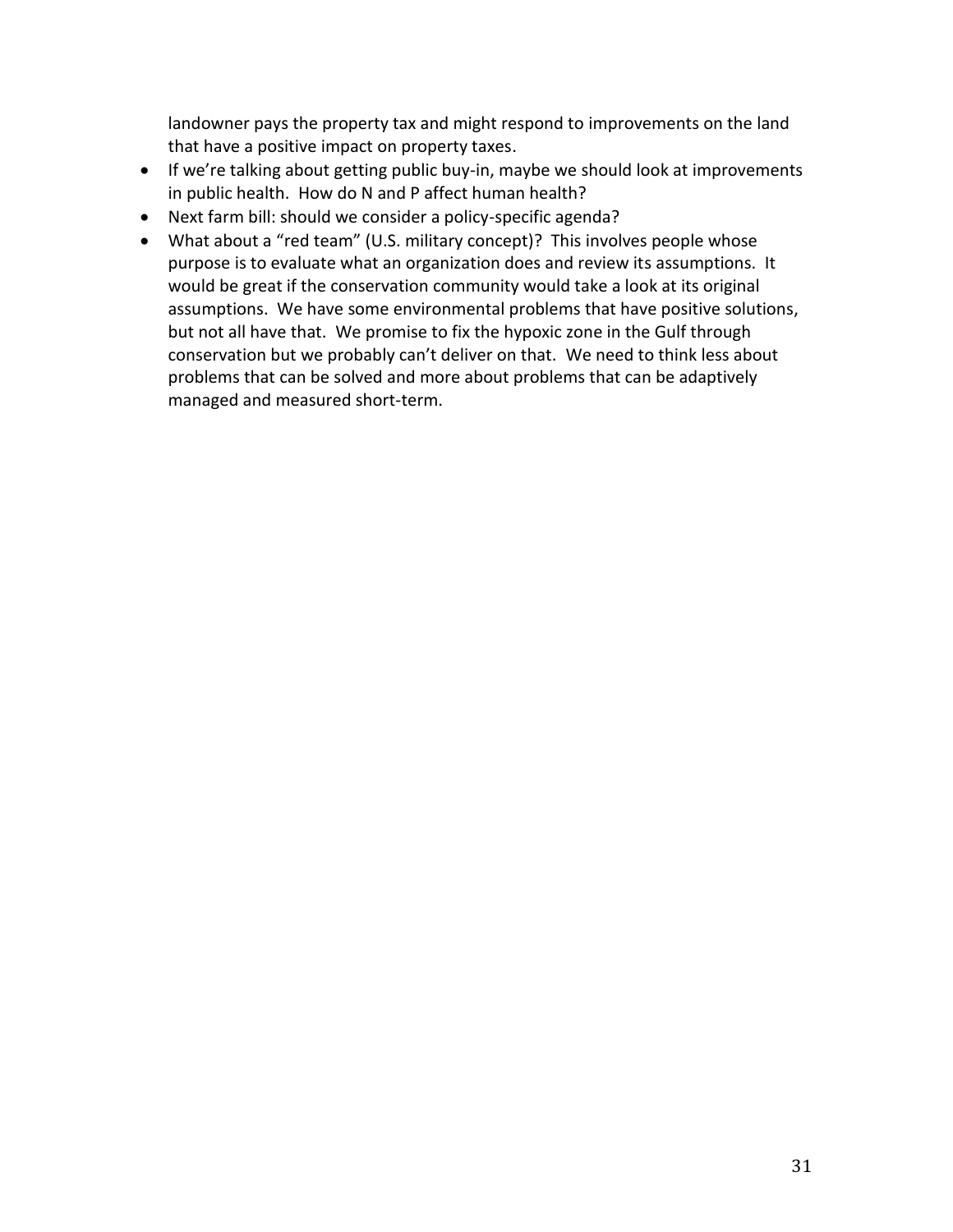#### **APPENDIX**

#### **Tools break out groups**

## *1.* **Conservation Cropping Systems Calculator** - *Rebecca Wasserman-Olin, Land Stewardship Project*

The CSC is an Excel-based tool that allows the comparison of two crop rotations, each up to six years in length. Default values are built in the CSC for many common crop to west-central Minnesota including corn and soybeans, small grains, and cover crop mixes. It provides average yearly returns as well as a year-by-year breakdown for each rotation. The CSC is relatively unique in that it can compare row-cropping to various grazing management methods and types of cattle on a per-acre basis. It was developed by Wasserman-Olin as part of the Chippewa 10 percent Project, in consultation with various other economic experts, as well as farmers. In this session, participants will see a demonstration of the calculator and have an opportunity to try it out with their own data. Participants are encouraged to bring their own laptops and datasets (but this is not required).

#### *2.* **Cover crop economics tool** - *Lauren Cartwright, NRCS-Missouri*

This is an excel based tool designed to help producers, landowners, planners and others make informed decision when considering adding cover crops to their production system. The tool is built as a partial budget analysis tool. A partial budget only captures the costs and benefits that are expected due to a change in the operation. Analysis results are provided both numerically and graphically. Since the analysis is customized with user supplied values, users can adjust the values to run "what if" scenarios based on different potential ranges of inputs. The model will also store and retrieve up to 5 default scenarios. A references and citations page is included with the tool which provides users with additional technical and scientific details utilized to build the tool. In this session, participants will see a demonstration of the tool. Cartwright will share some examples of farmer case studies she's done with the tool, and future upgrades planned for the tool. Participants are encouraged to bring their own laptops, but this is not required.

## *3.* Collaborative GeoDesign tool - *Karen Galles, Great River Greening/Nicollet County SWCD*

Collaborative GeoDesign is a process that allows groups of diverse stakeholders to "tryon" various landscape designs assisted by a geodesign tool. The tool provides quantitative feedback on multiple biophysical and social indicators as stakeholders work through multiple iterations of landscape designs that could meet future demands for biomass crops without sacrificing local- and regional scale concerns (e.g. water quality, farm profitability, maintenance of the tax base). The tool exists both as a self-contained rolling unit with a processor and a large touch screen (like a giant tablet device), and as a web-based interface, which is what participants will be using during this exercise. This